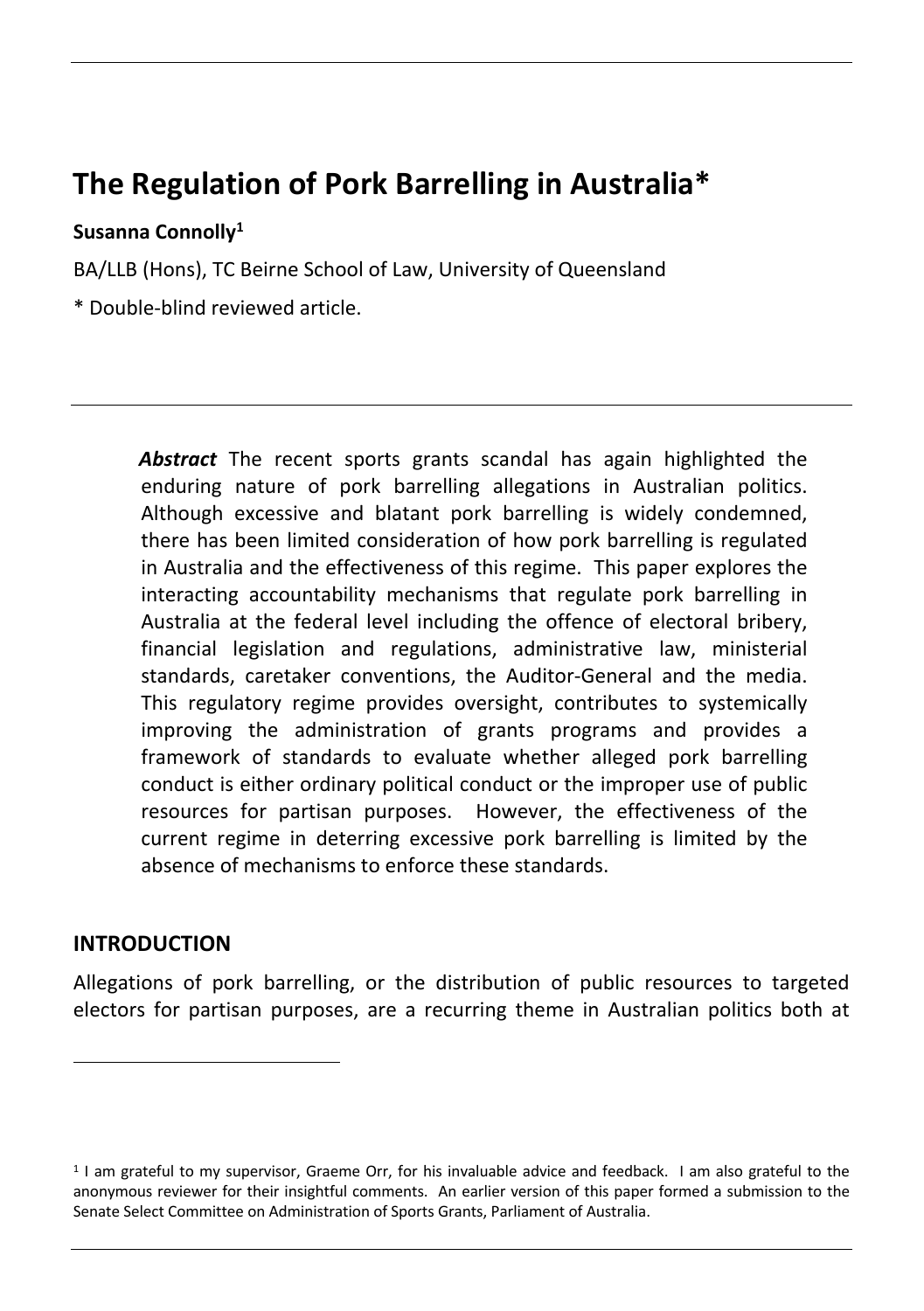state and federal level.<sup>2</sup> However, pork barrelling in Australia has received only limited consideration by legal scholars. As the sports grants scandal continues to unravel and allegations of pork barrelling again dominate the nation's headlines, $3$  it is timely to comprehensively examine and evaluate the regulation of pork barrelling in Australia. This paper will explore the nebulous concept of pork barrelling and its practice in Australia, thoroughly examine the regulation of pork barrelling in Australia at federal level and briefly highlight options for further regulation.

# **PORK BARRELLING AS A NEBULOUS CONCEPT: DEFINITIONS, FORMS, CRITICISMS AND DEFENCES**

The concept of pork barrelling is not novel. The term dates back at least two centuries, and the practice can be traced back even further.<sup>4</sup> Moreover, despite legal scholars giving only limited attention to pork barrelling, political scientists and economists have long been interested in targeted local-level spending for partisan purposes.5 However, despite the longstanding interest, the concept of pork barrelling is nebulous and its regulation raises intractable questions. This part of the article will address these issues by first exploring the definition of pork barrelling and its

25

<sup>2</sup> Tim Prenzler, Bricklyn Horne and Alex McKean, 'Identifying and Preventing Gray Corruption in Australian Politics', in Peter Kratcoski and Maximilian Edelbacher (eds), *Fraud and Corruption.* Online: Springer, 2018, p. 63; Matt Dennien, ''Simply Made Sure': Minister Defends Sports Grants after Auditor Report'. *Brisbane Times*, 30 September 2020. Accessed at: https://www.brisbanetimes.com.au/national/queensland/simply-made-sureminister-defends-sports-grants-after-auditor-report-20200930-p560hu.html; Michaela Boland and Greg Miskelly, 'NSW Deputy Premier John Barilaro, Don Harwin Accused of 'Pork-Barrelling' in Coalition Seats before State Election'. *ABC News,* 25 May 2020. Accessed at: https://www.abc.net.au/news/2020-05-25/nsw-ministersaccused-of-favouritism-in-arts-spending/12271392.

<sup>3</sup> Jack Snape, 'Federal Government Targeted Marginal Seats in Potentially Illegal Sports Grants Scheme, Auditor-General Reports'. *ABC News*, 15 January 2020. Accessed at: https://www.abc.net.au/news/2020-01- 15/government-sport-grants-targeted-marginal-seats-audit-office/11870292; David Speers, 'Bridget McKenzie's Sport Grant Cash Splash Is a Particularly Brazen Example of Pork-Barrelling'. *ABC News*, 16 January 2020. Accessed at: https://www.abc.net.au/news/2020-01-16/bridget-mckenzie-saga-pork-barrelling-brazen-example/11874224; Andrew Tillet and Tom McIlroy 'Why the Sports Grants Scandal Won't Go Away'. *Australian Financial Review*, 3 February 2020. Accessed at: https://www.afr.com/politics/federal/sports-grants-scandal-refuses-to-go-away-20200203-p53x5a.

<sup>4</sup> Andrew Leigh, 'Bringing Home the Bacon: An Empirical Analysis of the Extent and Effects of Pork-Barrelling in Australian Politics'. *Public Choice* 137 2008, p. 279.

<sup>5</sup> Leigh, 'Bringing Home the Bacon'*,* p. 280.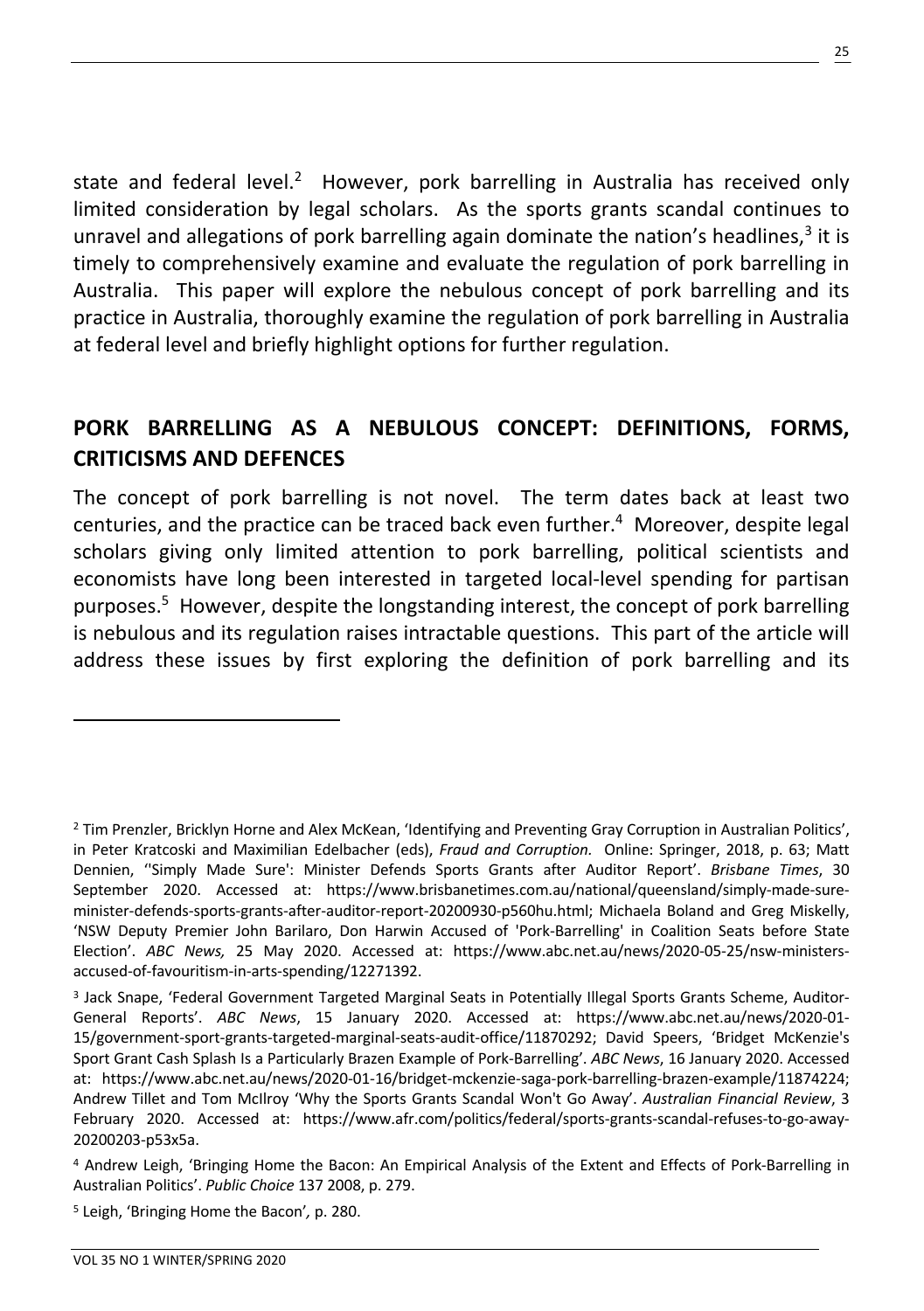pejorative character. The different forms of pork barrelling in different electoral systems and the diverse types of 'pork' will also be considered. Subsequently, the paper will attempt to reconcile the ordinary political practice of pork barrelling in Australia with the conception of pork barrelling as an improper use of public resources for partisan purposes. This will involve consideration of the imprecise concept of 'public purpose' and 'partisan purpose' and the nature of politics more broadly. Finally, the adverse consequences of pork barrelling, even its less excessive practices, will be outlined to underline the need for regulation which promotes the proper management of public resources.

# *Definitional and Etymological Issues*

Pork barrelling is a commonly used phrase; however, its definition is not self-evident. Hoare defines pork barrelling as the 'selective geographical allocation of publiclycontrolled funds and resources for the purpose of gaining votes from electors in the locations so advantaged'.<sup>6</sup> Leigh similarly defines pork barrelling as 'the practice of targeting expenditure to particular districts based on political considerations'.<sup>7</sup> This paper defines pork barrelling as the distribution of public resources to targeted electors for partisan purposes. The geographic element of the definition has been excluded as electoral factors may incentivise demographic-based pork barrelling rather than traditional geographic-based pork barrelling. The proposed definition also recognises 'pork' can take many forms, and therefore adopts the broad term 'public resources'. Finally, the chosen definition avoids the broad concept of 'political purpose', and instead adopts the marginally narrower concept of 'partisan purposes'. The difficulty in disentangling public and partisan purposes in the distribution of public resources will be explored further below.

The pejorative undertone of the phrase 'pork barrelling' is a separate issue. The term is often thrown around sensationally by political opponents and commentators alike. The pejorative connotations may cause the phrase to obscure more than it informs and undermine efforts to constructively evaluate political conduct and its regulation. However, the phrase is common shorthand for 'distribution of public resources to

<sup>6</sup> Anthony Hoare, 'Transport Investment and the Political Pork Barrel: A Review and the Case of Nelson, New Zealand'. *Transport Reviews* 12(2) 1992, p. 134.

<sup>7</sup> Leigh, 'Bringing Home the Bacon'*,* p. 279.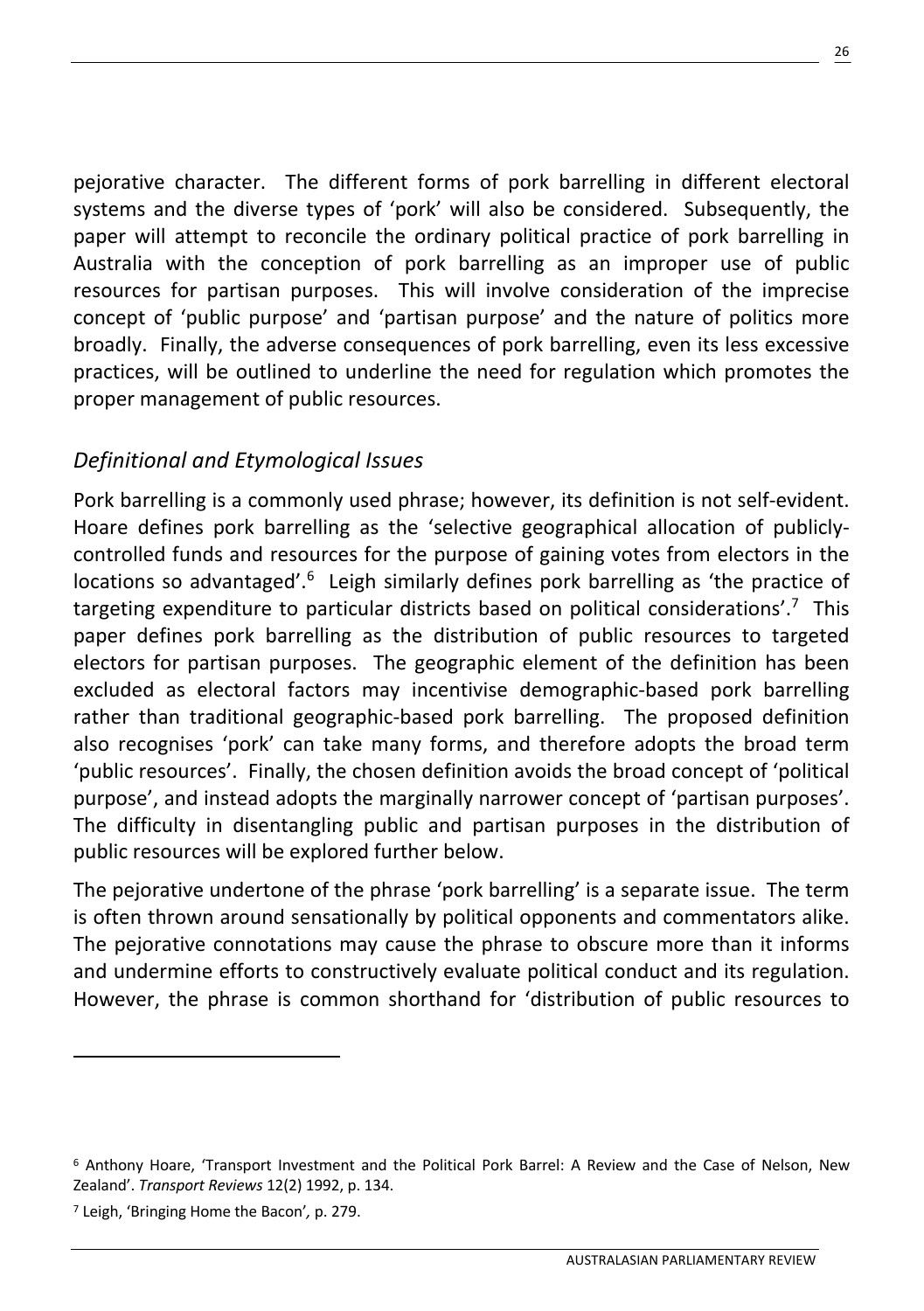targeted electors for partisan purposes'. Therefore, the phrase will be used throughout the paper; however, the deprecatory aspects of the term are not endorsed.

# *Pork Barrelling in Different Electoral Systems*

Different electoral systems produce different electoral incentives, $8$  and therefore different forms of pork barrelling. In distinguishing between different forms of pork barrelling, Hoare presents a tripartite model that differentiates between pork barrelling targeted at individual seats, safe seats and marginal seats. $9$  Individual seat pork barrelling involves politicians using their influence to direct public resources into their personal electorate to increase their likelihood of re-election.<sup>10</sup> Individual seat pork barrelling is most common where there is weaker party disciple and more individually powerful politicians, such as in the United States. $11$  In contrast, safe seat and marginal seat pork barrelling are more common where there is strong party discipline, such as in Australia and the United Kingdom.<sup>12</sup> In these electoral systems, safe seat pork barrelling is more likely if the government holds a large majority, as the marginal electorates are of less importance to the election outcome.<sup>13</sup> Conversely, marginal seat pork barrelling is expected when the government holds only a slim majority, as parliamentary parties have a strong, collective incentive to secure support in marginal electorates, where small swings may dictate whether an election is won or lost.<sup>14</sup> Therefore, as Australia has a strong party system and tendency for slim majority governments, pork barrelling tends to focus on marginal electorates. However, instances of safe seat and individual seat pork barrelling still simultaneously

<sup>8</sup> Hannah Kite and Eric Crampton, 'Antipodean Electoral Incentives: The Pork Barrel and New Zealand's MMP Electoral Rule'. (Paper presented at the New Zealand Association of Economists Annual Conference, 27-29 June 2007), p. 1.

<sup>9</sup> Clive Gaunt, 'Sports Grants and the Political Pork Barrel: An Investigation of Political Bias in the Administration of Australian Sports Grants'. *Australian Journal of Political Science* 34(1) (1999) 63, p. 65; Anthony Hoare, 'Transport Investment and the Political Pork Barrel', p. 134.

<sup>10</sup> Gaunt, 'Sports Grants and the Political Pork Barrel', p. 66.

<sup>11</sup> Gaunt, 'Sports Grants and the Political Pork Barrel', p. 66.

<sup>12</sup> Gaunt, 'Sports Grants and the Political Pork Barrel', p. 66.

<sup>13</sup> Gaunt, 'Sports Grants and the Political Pork Barrel', p. 66.

<sup>14</sup> David Denemark, 'Partisan Pork Barrel in Parliamentary Systems: Australian Constituency-Level Grants'. *The Journal of Politics* 62(3) 2000, p 898; Gaunt, 'Sports Grants and the Political Pork Barrel', p. 73.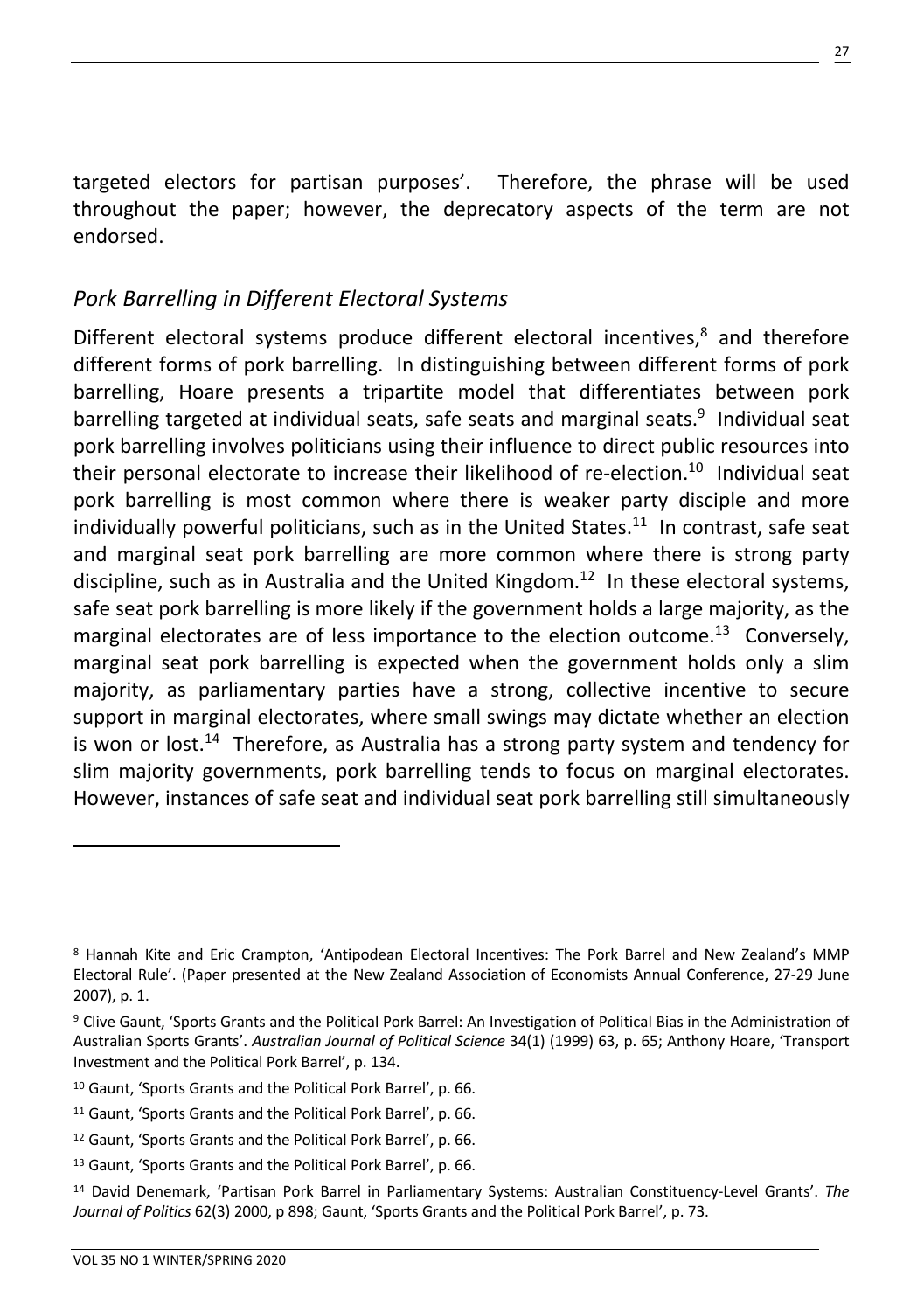occur as political parties wish to reward their loyal supporters and certain Ministers hold sufficient power to secure disproportionate public resources for their electorate.15

It has been suggested that the implementation of multi-member electorates may reduce pork barrelling as electors are uncertain which representative to reward for delivering 'pork' to their electorate.<sup>16</sup> However, preliminary research indicates that in Mixed Member Proportional (MMP) voting systems, such as New Zealand's, where each elector has one vote for a district representative and one vote for a party, district-elected politicians engage in geographic based pork barrelling, while partyelected politicians engage in demographic based pork barrelling.<sup>17</sup> This suggests rather than reducing pork barrelling practices, multi-member electorates merely change the form of pork barrelling. Fundamentally, pork barrelling involves selfinterested politicians or governments seeking to maximise their likelihood of reelection.<sup>18</sup> Therefore, although different electoral systems may alter the form of pork barrelling behaviour, to the extent electioneering continues to be regarded as a competition for votes, perennial concerns of pork barrelling will persist.<sup>19</sup>

# *Types of Pork*

The 'pork' distributed to targeted electors by politicians can take many forms. The pork may be infrastructure projects such as the construction of a hospital or school,  $^{20}$ the relocation of a statutory agency into an electorate,  $21$  or the promise of jobs in the

<sup>15</sup> Denemark, 'Partisan Pork Barrel in Parliamentary Systems', p. 896.

<sup>16</sup> Leigh, 'Bringing Home the Bacon'*,* p. 280.

<sup>&</sup>lt;sup>17</sup> Kite and Crampton, 'Antipodean Electoral Incentives', p. 3.

<sup>18</sup> Gaunt, 'Sports Grants and the Political Pork Barrel', p. 65.

<sup>&</sup>lt;sup>19</sup> Graeme Orr, *Dealing in Votes: Electoral Bribery and Its Regulation in Australia (PhD Thesis, Griffith University,* 2004), p. 3.

<sup>20</sup> Stephanie Anderson, 'Sophie Mirabella's Wangaratta Hospital Claim a 'Staggering Revelation', Bill Shorten Says'. *ABC News,* 22 April 2016. Accessed at: https://www.abc.net.au/news/2016-04-22/mirabella-victorianhospital/7350008.

<sup>21</sup> David Donaldson, 'Robbing Canberra to Pay Armidale: Cost Analysis Doesn't Support 'National Interest''. *The Mandarin*, 28 November 2016. Accessed at: https://www.themandarin.com.au/72996-robbing-canberra-payarmidale-cost-analysis-doesnt-support-national-interest/.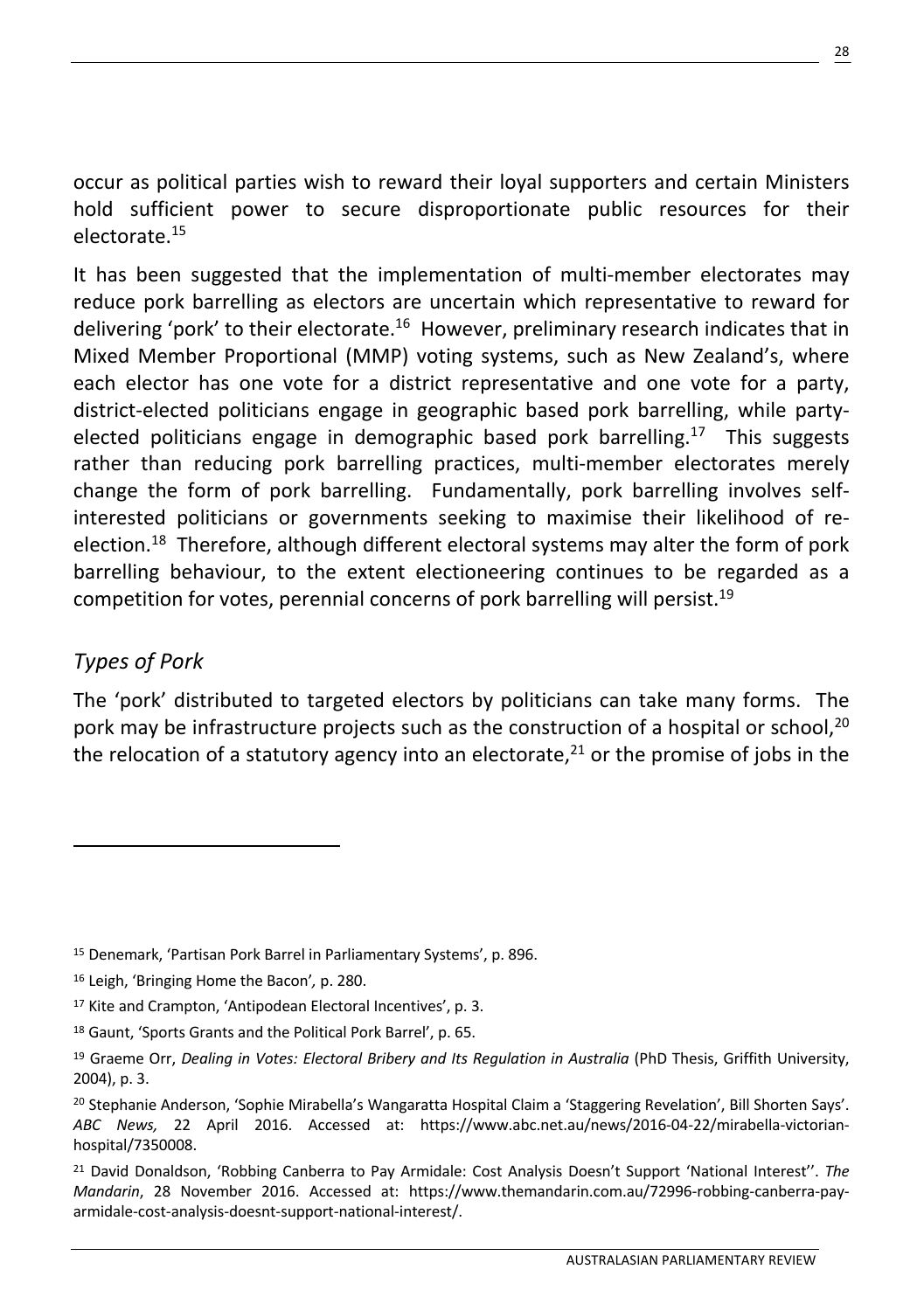lucrative construction of submarines.<sup>22</sup> However, a particularly prevalent form of pork barrelling is achieved through the administration of discretionary grant programs. Such programs tend to be regional in nature and provide Ministers with discretion in determining which applicants receive grant funding. Grants are also a significant aspect of government spending, with billions of dollars of public funds distributed via Commonwealth grants each year.<sup>23</sup> For these reasons, discretionary grants are an ideal vehicle for delivering pork. In fact, discretionary grants are almost synonymous with allegations of pork barrelling and overt partisan influence in the allocation of public resources.<sup>24</sup> Therefore, when examining the regulation of pork barrelling in Australia, this paper will focus on the use of such grants, and the regulation of the administration of grants programs.

### *Pork Barrelling: Ordinary Political Conduct or Improper Use of Public Resources*

Pork barrelling is considered an ordinary aspect of electioneering in Australia. Yet certain incidences of pork barrelling are branded political corruption.<sup>25</sup> The difficulty reconciling these two facts highlights an intractable question when dealing with the regulation of pork barrelling: how can ordinary political conduct which represents an acceptable form of pork barrelling be distinguished from the improper use of public resources for partisan purposes which deserve sanction?

The nebulous concepts of 'public purpose' and 'partisan purpose' are largely responsible for the intractability of a delineation between proper and improper pork barrelling. In reality, it is doubtful any governmental decision is made in a vacuum free from partisan considerations. To expect otherwise, may require politicians to act as saints and 'renounce their very politicality'.<sup>26</sup> In relation to allegations of corrupt conduct, unrelated to pork barrelling, then Premier of New South Wales Nick Greiner

<sup>22</sup> Andrew Tillet, 'The States Slug It Out in Submarine Warfare'. *Australian Financial Review*, 9 August 2019. Accessed at: https://www.afr.com/politics/federal/the-states-slug-it-out-in-submarine-warfare-20190808-p52f8y.

<sup>23</sup> Auditor-General (Cth), *Development and Approval of Grant Program Guidelines*. Report No. 36, 2011-12, [1].

<sup>24</sup> Joanne Kelly, *Strategic Review of the Administration of Australian Discretionary Government Grant Programs*, *2nd Review*. Canberra: Commonwealth of Australia, 2008, p. 4.

<sup>25</sup> Bede Harris, *Constitutional Reform as a Remedy for Political Disenchantment in Australia: The Discussion We Need.* Singapore: Springer, 2020, p. 12.

<sup>26</sup> Graeme Orr, 'The Australian Experience of Electoral Bribery: Dealing in Electoral Support'. *Australian Journal of Politics and History* 56(2) 2010, p. 240.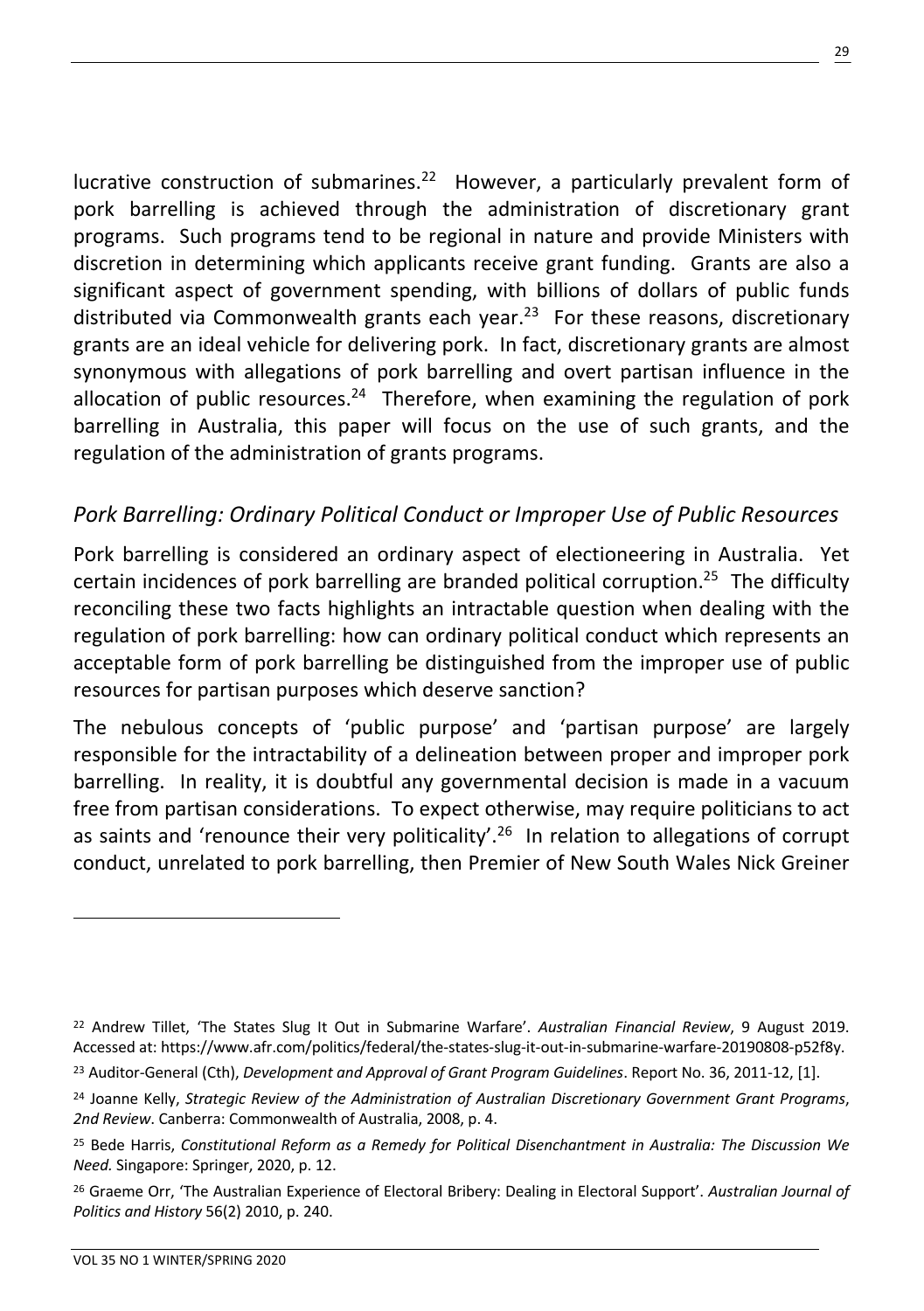decried that it would be the 'death of politics' if it was illegal for a political party to make decisions in any way influenced by political considerations, such as 'paying particular attention to the needs of marginal seats'.<sup>27</sup> Further, many politicians regard securing and delivering 'pork' to their electorate as a function of representing and advocating for their electorate. However, while administration of public funds for pure public purposes may be unworkable and incompatible with political practice, at a minimum, the government can be expected to refrain from blatantly and excessively misusing public resources for partisan purposes.

The boundary between acceptable pork barrelling and improper and corrupt conduct may be crossed once a public purpose rationale for the distribution becomes untenable. Although there are no set criteria for when this occurs, relevant factors tend to include unjustified inconsistency with merit-based advice, excessiveness, brazenness, timing and appearances. Ministers frequently exercise discretion to depart from department advice on merits of applications. However, when this departure is unjustified, or the justification is implausible, the guise that partisan benefits are only an incidental consequence becomes dubious and concerns of impropriety are raised. The departure from advice is made more egregious when the distribution is excessively skewed towards marginal or targeted seats. Concerns are further compounded when the announcement or distribution of grants occurs in close proximity to an election, with even the Auditor-General warning that particular care should be taken in the lead up to a federal election.<sup>28</sup> Finally, concerns of impropriety are further heightened when the visuals are jarring, such as a candidate, yet to be elected, presenting a giant novelty cheque.<sup>29</sup>

It is apparent there is no easily defined distinction between acceptable pork barrelling and the improper use of public resources. If there was, it would likely be insensitive to the context and conduct of political realities. However, there is a limit. As outlined above, a judgement of impropriety may be more likely when a Minister disregards

<sup>27</sup> Independent Commission Against Corruption, *Report on Investigation into the Metherell Resignation and Appointment* (1992), p. 92.

<sup>&</sup>lt;sup>28</sup> Auditor-General (Cth), *The Design and Conduct of the Third and Fourth Funding Rounds of the Regional Development Australia Fund*, Report No. 9 (2014-15), [19].

<sup>29</sup> David Speers, 'The Sports Rorts Saga Has Become a Political Vulnerability That Can't Be Explained Away'. *ABC News*, 2 February 2020. Accessed at: https://www.abc.net.au/news/2020-02-02/morrison-bridget-mckenziesports-rort-political-vulnerabilty/11917884.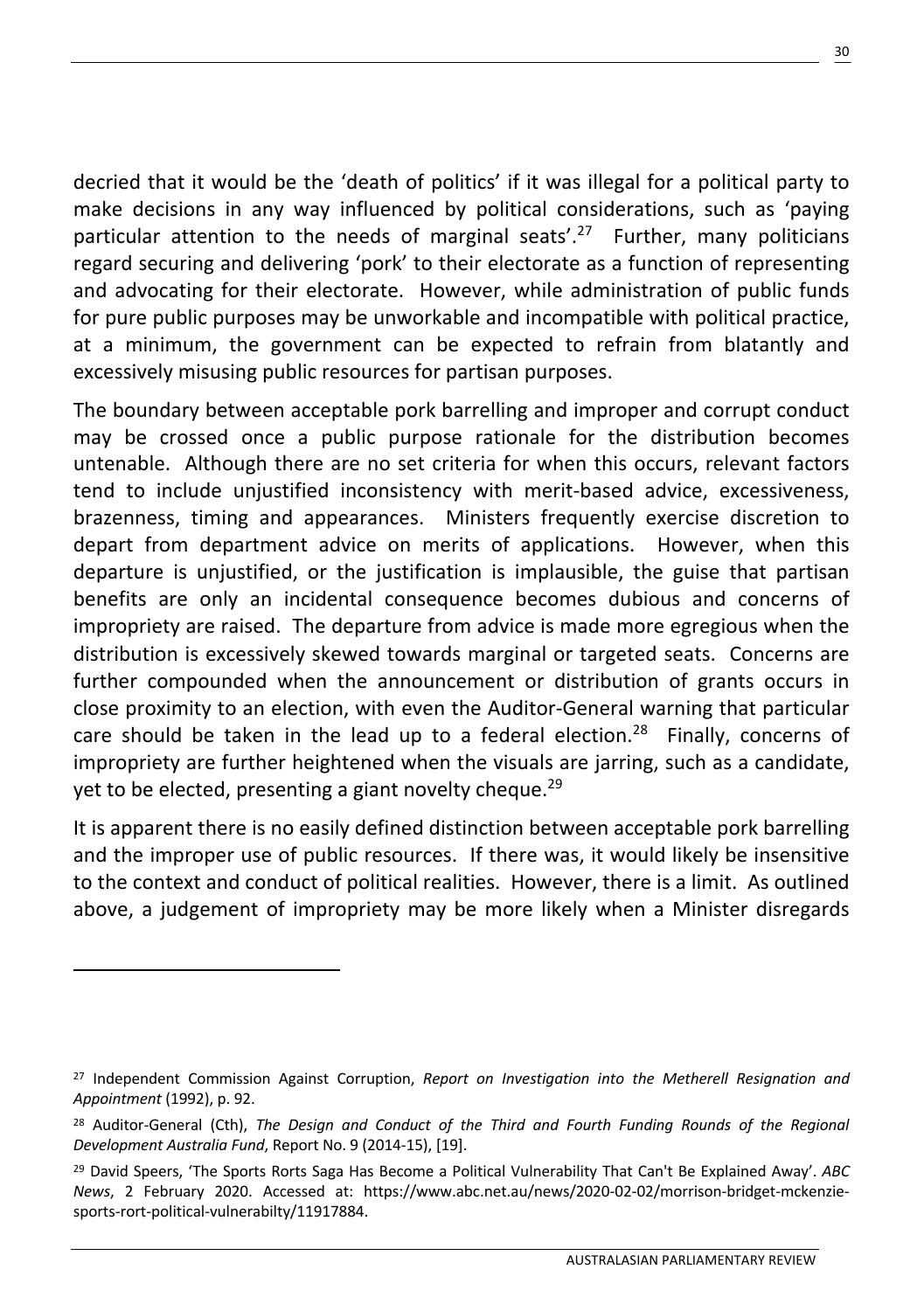department advice on the merits of applications and unjustifiably favours applicants in marginal or targeted electorates, particularly when the distortion is excessive and a federal election is proximate. Such a judgement is also made easier by the presence of an apparent smoking gun, such as an erased whiteboard or a colour-coded spreadsheet. This article will later explore how the regulatory regime sets standards which can also inform judgements of the propriety of pork barrelling conduct.

# *Problematic Consequences of Pork Barrel Politics*

Pork barrelling, even in its less excessive and blatant forms, is problematic. The practice inherently involves the disproportionate allocation of public resources to certain electorates. In this sense, pork barrelling can pervert electoral politics,  $30$ undermine balanced policymaking, waste public funds and undercut electoral concepts of equality of treatment and opportunity.<sup>31</sup> Further, the distribution of public resources for partisan purposes is unlikely to align with value for money objectives, and may result in the ineffective and inefficient application of public funds.<sup>32</sup> Therefore, it is important to explore the accountability mechanisms that regulate both ordinary and egregious pork barrelling practices.

# **AUSTRALIAN CASE STUDIES OF PORK BARRELLING**

As outlined above, allegations of pork barrelling are an enduring and predictable element of Australian politics. According to Richard Mulgan, a quintessential Australian pork barrel scandal includes 'sensational newspaper headlines, mock outrage from the opposition benches, wounded protestations of innocence from ministers, and, at the centre, a trenchant report from [the] Auditor-General'.<sup>33</sup> These elements of pork barrelling controversies, in addition to other accountability

<sup>30</sup> Orr, *Dealing in Votes*, p. 217.

<sup>31</sup> Renaud Egreteau, 'The Emergence of Pork-Barrel Politics in Parliamentary Myanmar'. *Trends in South East Asia* 2017, pp. 4-5; Orr, *Dealing in Votes,* p. 217.

<sup>32</sup> Leigh, 'Bringing Home the Bacon'*,* p. 298.

<sup>33</sup> Richard Mulgan, 'Pork Barrelling to One Politician is Just Pragmatic Rule Bending to the Next'. *Canberra Times*, 1 May 2012. Accessed at: https://www.canberratimes.com.au/story/6170898/pork-barrelling-to-one-politician-isjust-pragmatic-rule-bending-to-the-next/.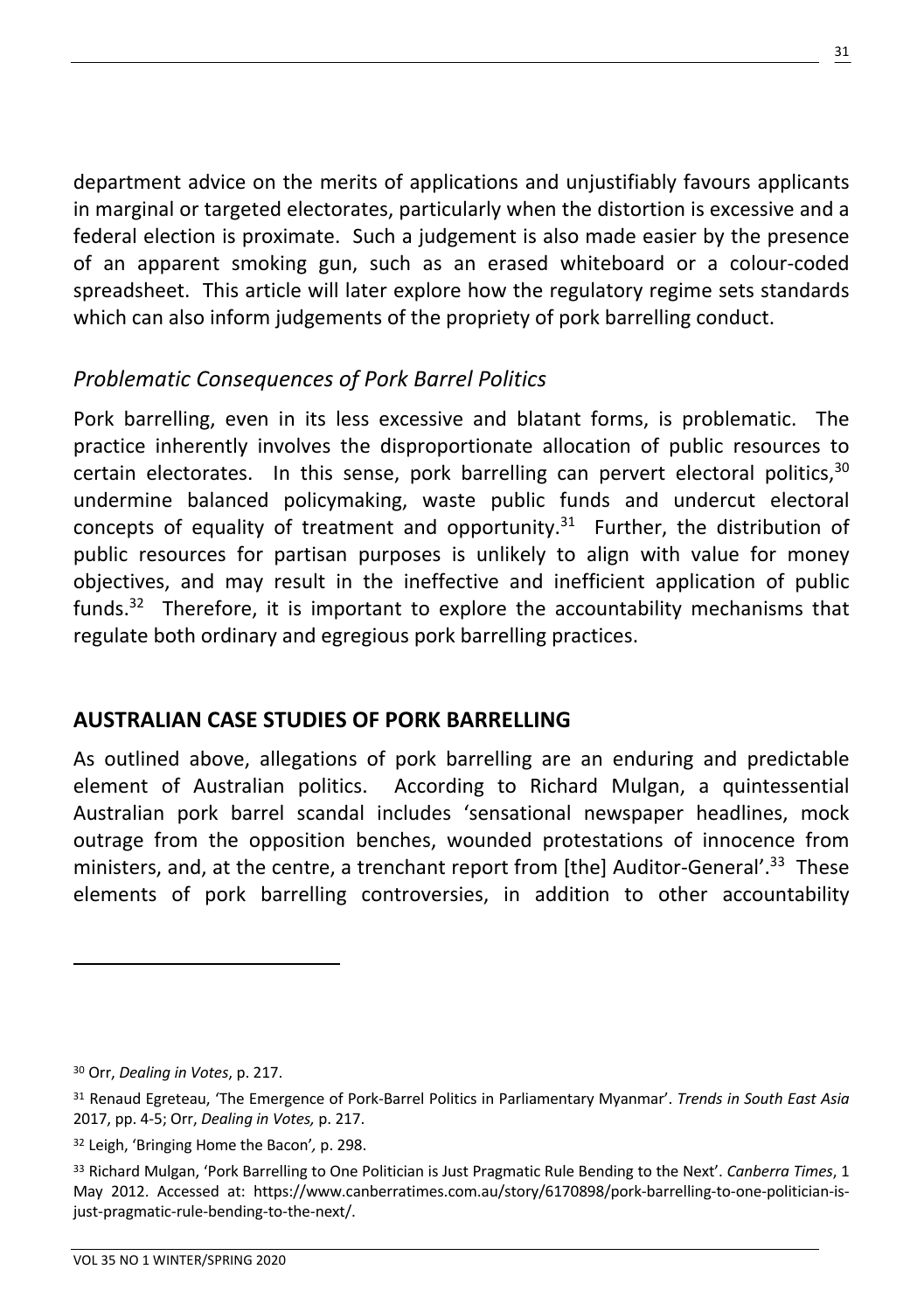mechanisms, will be explored through the use of two Australian case studies of pork barrelling.

Although there are numerous examples of brazen pork barrelling in Australia, the practice of pork barrelling is best analysed through the two sports rorts affairs. The 1993 and 2019 sports rorts affairs occurred on different sides of politics and epitomise excessive pork barrelling in Australia. Both incidents involved the alleged maladministration of regional community sports grant programs and had remarkable parallels in the alleged misconduct, exposure of the allegations and eventual consequences.

# *Sports Rorts 1.0: ALP and Ros Kelly*

In 1993, the Labor government was embroiled in the original sports rorts affair for its administration of a \$60 million Community Recreational and Sporting Facilities Grants Program.<sup>34</sup> The Minister responsible, Ros Kelly, famously used a whiteboard to record the grant assessment process. The timing of the program prompted initial suspicion, with allocations coinciding with federal elections.<sup>35</sup> Central in the ventilation of the scandal was a critical report by the Auditor-General that found the administration of the program was weak.<sup>36</sup> The report noted discrepancies in the distribution of grants, but was unable to make a finding in relation to partisan bias due to the inadequate decision-making records. $37$  As is typical in pork barrelling scandals, Ros Kelly defended the disproportionate distribution of funding to Labor held seats as reflecting socio-economic needs rather than partisanship.<sup>38</sup> However, a subsequent statistical analysis found strong support that the allocation was based primarily on partisan rather than socio-economic considerations.<sup>39</sup> Following almost a month of controversy, the scandal ultimately concluded with Ros Kelly's resignation

<sup>34</sup> Gaunt, 'Sports Grants and the Political Pork Barrel', p. 63.

<sup>35</sup> Gaunt, 'Sports Grants and the Political Pork Barrel', p. 63.

<sup>36</sup> Auditor-General (Cth), *Community, Cultural, Recreational and Sporting Facilities Program*. Report No 9, 1993, p. vii.

<sup>37</sup> Auditor-General, *Community, Cultural, Recreational and Sporting Facilities Program,* p. vii.

<sup>38</sup> Gaunt, 'Sports Grants and the Political Pork Barrel', p. 63.

<sup>39</sup> Gaunt, 'Sports Grants and the Political Pork Barrel', p. 63.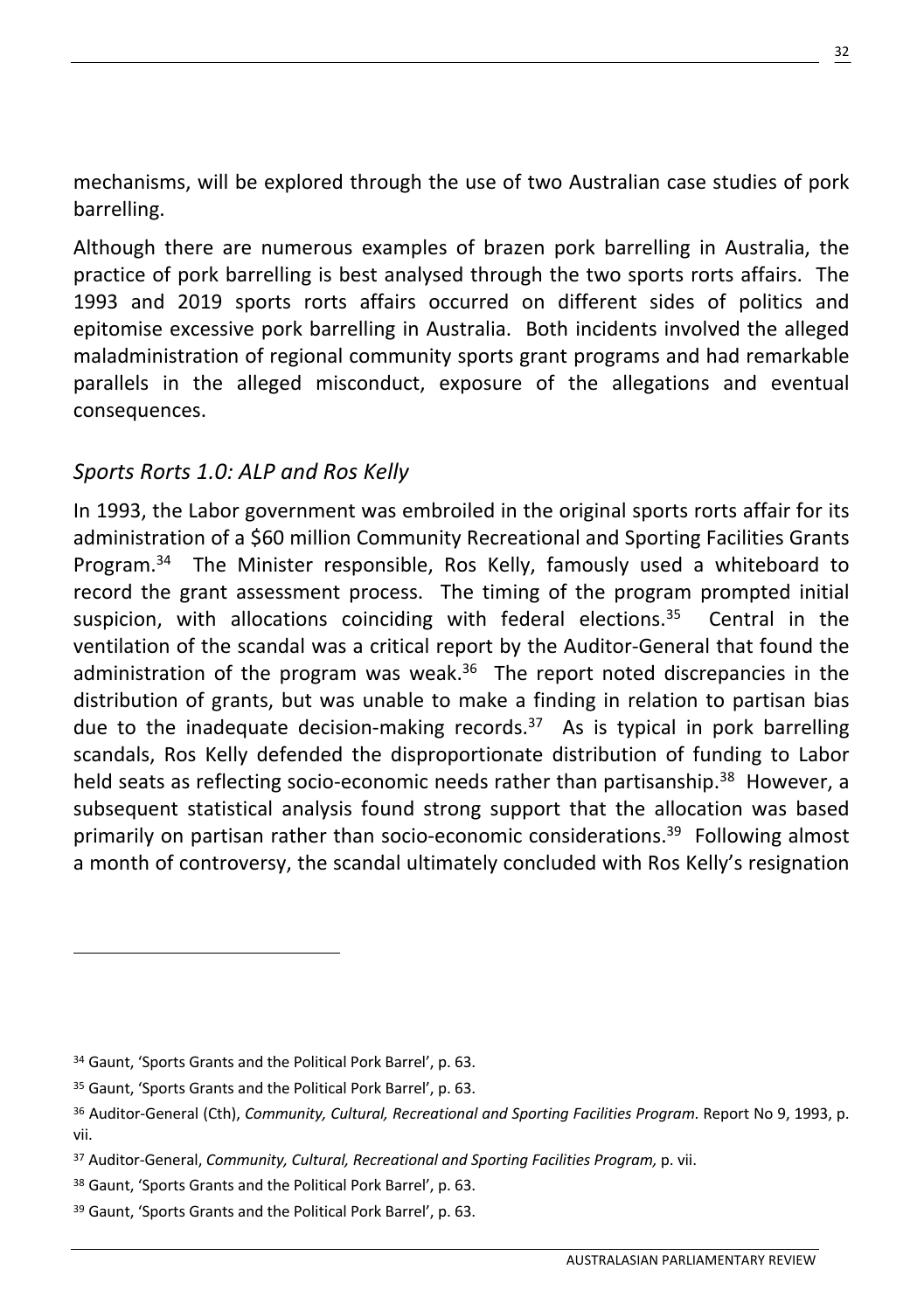as Minister. <sup>40</sup> However, Kelly maintained her denial of any wrongdoing and insisted there was no proof of political bias or corruption in the administration of the program.41

# *Sports Rorts 2.0: LNP and Bridget McKenzie*

In 2019, allegations emerged that the Coalition Government had been involved in a remarkably similar sports rorts affair involving the administration of over \$100 million in grants. Suspicions were again raised by the proximity of the grants administration to a federal election, coupled with a Liberal candidate handing over a giant novelty cheque while campaigning in the key seat of Mayo. $42$  Again, an Auditor-General report was pivotal in providing legitimacy to the pork barrelling allegations. The Auditor-General's report concluded that the award of grant funding was not informed by an appropriate assessment process and the successful applicants were not those who had been assessed as most meritorious.<sup>43</sup> Instead, the Auditor-General found evidence of distribution bias, with applications from marginal and targeted electorates receiving more funding than if a merit-based approach had been followed.44 Rather than a whiteboard, the Minister's office used a colour-coded spreadsheet that recorded the analysis of electorate status, including marginal and targeted electorates.<sup>45</sup> The second sports rorts scandal was particularly controversial as 43% of approved grant applications were in fact ineligible to receive funding.<sup>46</sup> Further, the lawfulness of the Minister's involvement in the allocation of the grants was questioned, as there was no apparent lawful authority for her interference in

<sup>40</sup> Keith Dowding, Chris Lewis and Adam Packer, 'The Pattern of Forced Exits from the Ministry', in Keith Dowding and Chris Lewis (eds), *Ministerial Careers and Accountability in the Australian Commonwealth Government.* Canberra: ANU E Press, 2012, p. 121.

<sup>41</sup> Gaunt, 'Sports Grants and the Political Pork Barrel', p. 64.

<sup>42</sup> Patrick Durkin and John Kehoe, 'McKenzie Claims She "Reverse Pork Barrelled"'. *The Australian Financial Review*, 17 January 2020, p. 3.

<sup>43</sup> Auditor-General (Cth), *Award of Funding under the Community Sport Infrastructure Program*. Report No. 23, 2019-20, p. 6.

<sup>44</sup> Auditor-General, *Award of Funding under the Community Sport Infrastructure Program*, [24].

<sup>45</sup> Speers, 'The Sports Rorts Saga'.

<sup>46</sup> Tom McIlroy, 'Hundreds of Sports Projects Were Ineligible, Says Auditor-General'. *The Australian Financial Review*, 13 February 2020. Accessed at: https://www.afr.com/politics/federal/later-hundreds-of-sports-projectswere-ineligible-says-auditor-general-20200213-p540l7.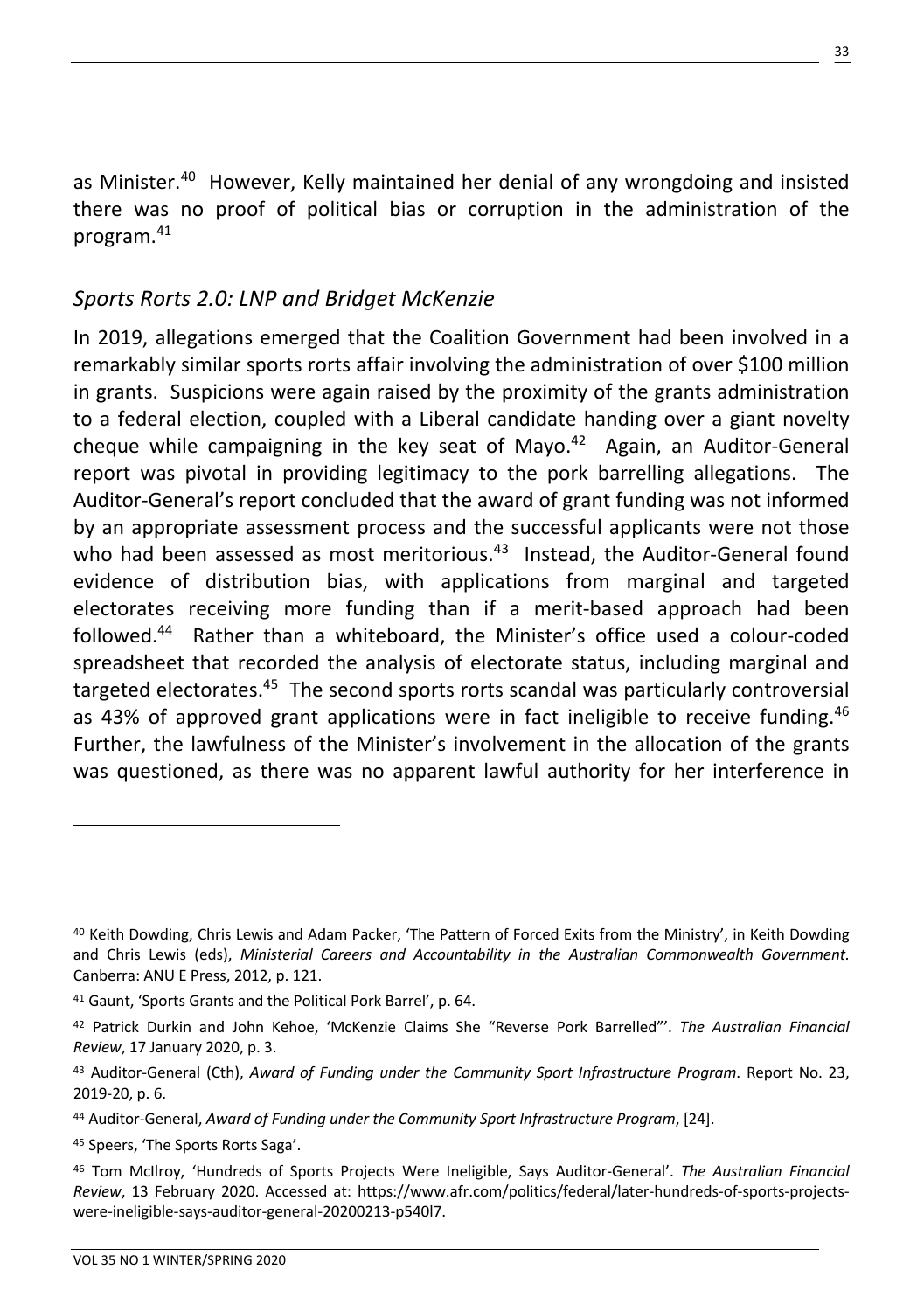Sport Australia's administration of the program. $47$  Finally, it was later revealed that the Minister sent a final list of projects for approval to Sports Australia after the election had been called and the Government had shifted to a caretaker role, which traditionally requires avoiding any unnecessary major expenditure decisions.<sup>48</sup> The second sports rorts affair gained significant traction with political commentators. Anthony Whealy QC, a former judge and current chairperson of the Centre for Public Integrity, commented that the conduct was a 'clear case of corrupt conduct by any reasonable standard'.<sup>49</sup> Again, after a protracted controversy, the Minister responsible resigned. However, like Ros Kelly, Bridget McKenzie maintained there was no impropriety in the distribution of the grants. McKenzie in fact alleged she engaged in 'reverse pork barrelling' to ensure the fairer distribution of grants.<sup>50</sup> Her eventual resignation was on the narrower conflict of interest ground of failing to declare her membership to a club that received funding.<sup>51</sup> Notably, there has been no admission by the Government of pork barrelling, let alone improper distribution of public funds for partisan purposes.

### **REGULATION OF PORK BARRELLING IN AUSTRALIA**

There is no offence of pork barrelling in Australia. However, the use of government grants to target electors for partisan gain does not escape regulation. Many accountability mechanisms operate to constrain, and sometimes permit, pork barrelling. This article will now explore the role of electoral bribery offences, financial legislation and regulations, administrative law, ministerial standards, caretaker

<sup>47</sup> Anne Twomey, 'Ministers Like Bridget McKenzie Have No Discretion to Break the Rules'. *ABC News*, 2 February 2020. Accessed at: https://www.abc.net.au/news/2020-02-02/bridget-mckenzie-sport-grants-ministerrules/11922152.

<sup>48</sup>Paul Karp, 'Bridget McKenzie Gave Sport Australia Final List of Grant Projects in Caretaker Period'. *The Guardian*, 27 February 2020. Accessed at: https://www.theguardian.com/australia-news/2020/feb/27/bridget-mckenziegave-sport-australia-final-list-of-grant-projects-in-caretaker-period; Department of Prime Minister and Cabinet, *Guidance on Caretaker Conventions* (2018).

<sup>49</sup> Anthony Whealy, 'Sports Rorts Expose Coalition's Tame Corruption-Watchdog Plan'. *The Australian Financial Review,* 22 January 2020. Accessed at: https://www.afr.com/politics/federal/sports-rorts-expose-coalition-s-tamecorruption-watchdog-plan-20200121-p53tah.

<sup>50</sup> Durkin and Kehoe, 'McKenzie Claims She "Reverse Pork Barrelled"', p. 3.

<sup>51</sup> Jennifer Hewett, 'Bridget McKenzie's Head is a Start'. *The Australian Financial Review*, 3 February 2020. Accessed at: https://www.afr.com/policy/economy/bridget-mckenzie-s-head-is-a-start-20200202-p53wzw.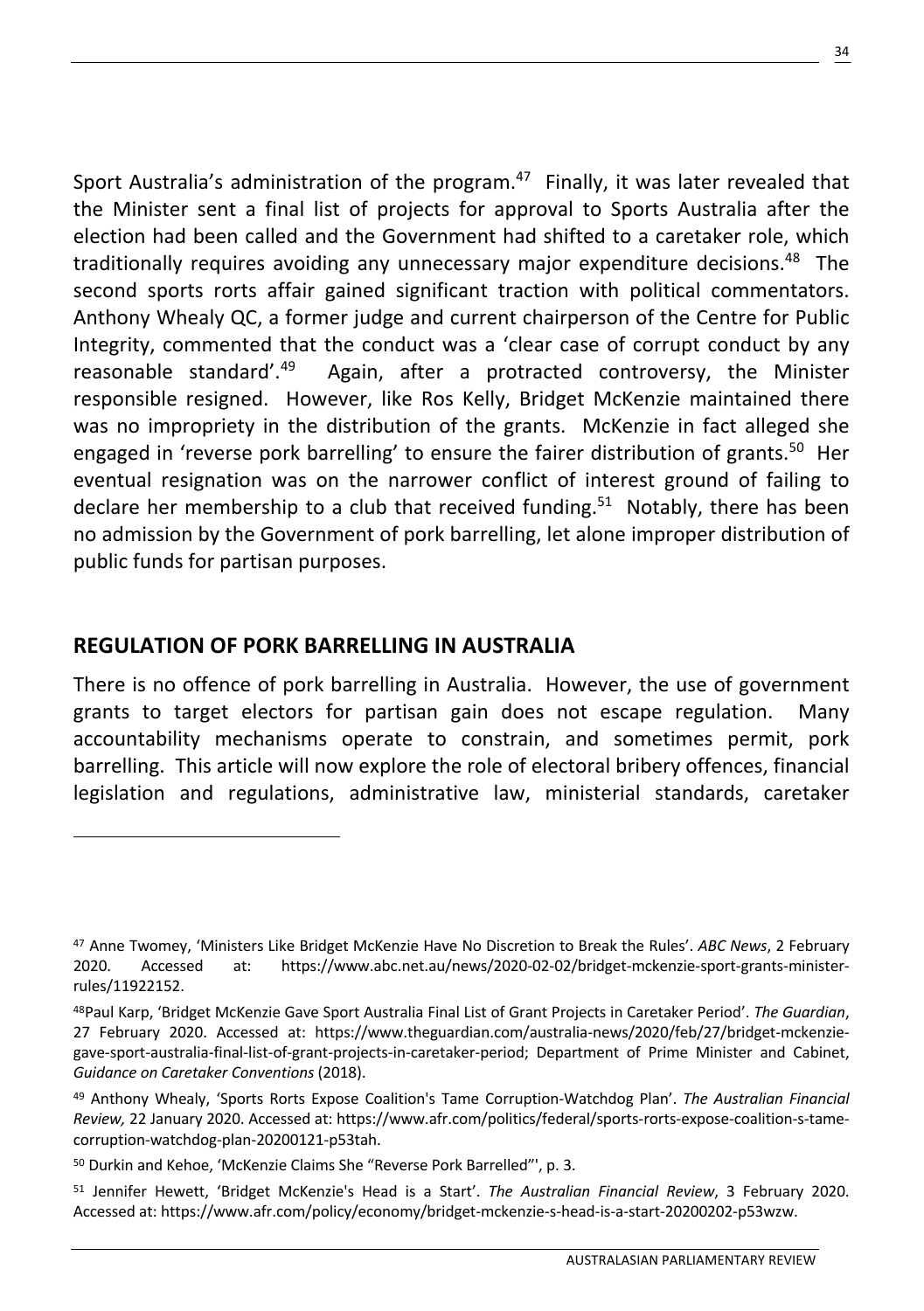conventions, the Auditor-General and the media in regulating pork barrelling in Australia.

# *Electoral Bribery*

The offence of electoral bribery is one mechanism that may regulate pork barrelling in Australia. Section 326 of the *Commonwealth Electoral Act 1918* (Cth) provides that a person shall not provide or receive, or offer to provide or receive, any kind of benefit with the intention of influencing the vote or candidature of a person at a federal election. Electoral bribery is a serious offence, with even a single briberous offer by a candidate potentially voiding their election.<sup>52</sup> However, the offence does not apply in relation to a declaration of public policy or a promise of public action.<sup>53</sup> The public policy exemption is said to recognise the reality of electioneering in Australia, which centres on giving, or promising to give, government-created benefits to electors.<sup>54</sup> Therefore, while government grants to targeted electors may arguably constitute providing benefit with the intention of influencing votes, the public policy exemption means pork barrelling will rarely, if ever, amount to electoral bribery.<sup>55</sup>

The case of *Scott v Martin* is an exception to this rule.56 Mr Martin, the Labor Party candidate for Port Stephens in the 1988 New South Wales election, was unseated for engaging in excessive largesse using government grants. In the election petition, applying a civil standard of proof, Needham J of the New South Wales Supreme Court held Mr Martin had committed electoral bribery by engaging in pork barrelling. The pork barrelling was particularly brazen and continued until the morning of the election. Needham J, in his judgement, commented that:

… unfortunately, in modern times, there seems to be an accepted view that public moneys are in the unrestricted gift of those in power. In some

<sup>52</sup> Orr, *Dealing in Votes*, p. 1.

<sup>53</sup> *Commonwealth Electoral Act 1918* (Cth) s 326(3).

<sup>54</sup> Colin Hughes, 'Electoral Bribery'. *Griffith Law Review* 7 1998, p. 210.

<sup>55</sup> *Commonwealth Electoral Act 1918* (Cth) s 326(3).

<sup>56</sup> (1988) 14 NSWLR 663.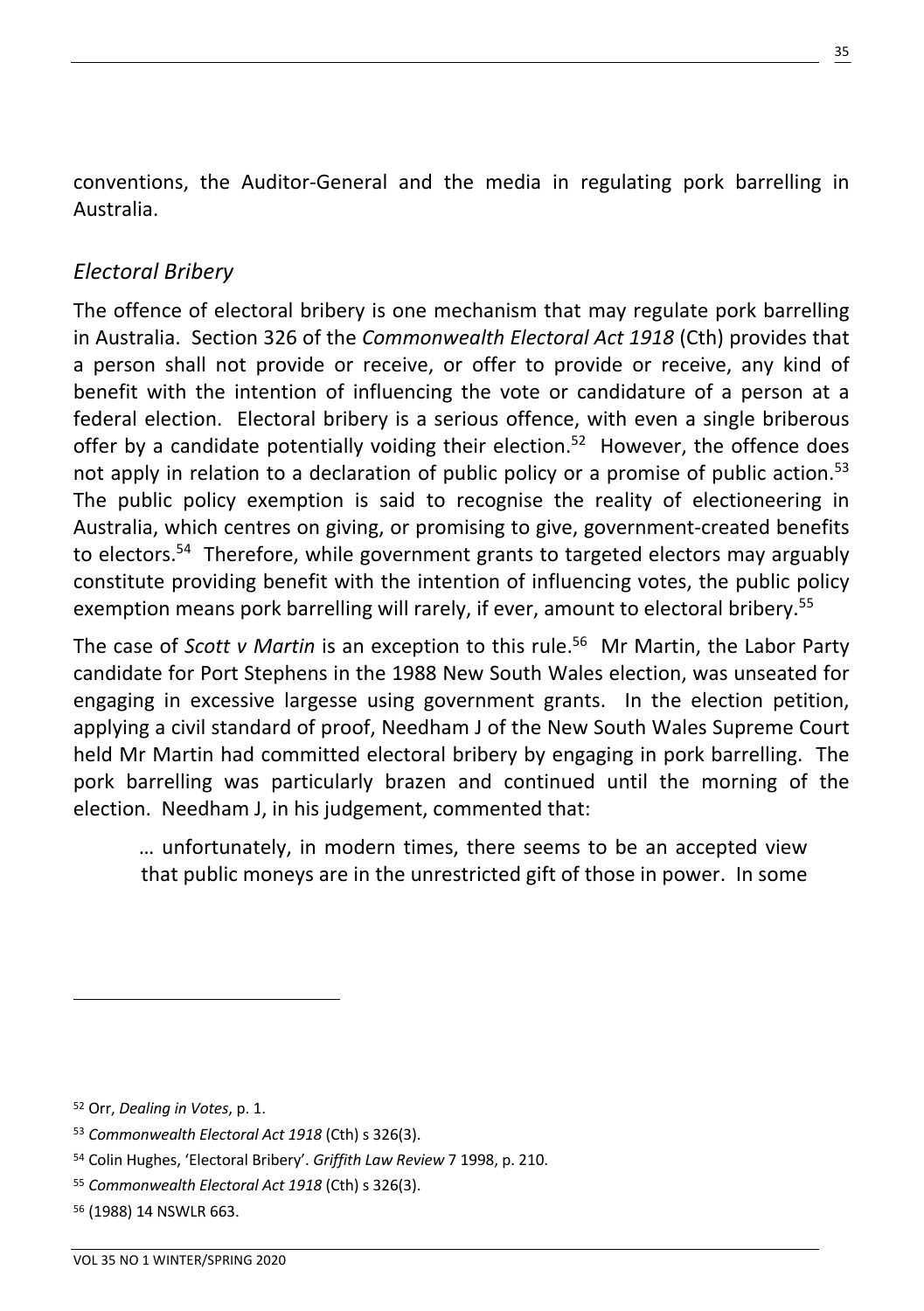cases, the temptation is to use such resources for purposes of political party advantage.57

However, at the time, the New South Wale's electoral bribery offence did not have a public policy exemption and it is presumed this may have otherwise operated to exempt the conduct.<sup>58</sup> Further the correctness and the precedential value of the decision has been doubted,<sup>59</sup> and no further cases of pork barrelling have been successfully challenged in Australia under electoral bribery laws. Instead, the case can be regarded as a warning shot calling for more discrete or moderate pork barrelling.<sup>60</sup> Therefore, as a strict legal offence, the role of electoral bribery in regulating pork barrelling is limited.

However, 'metaphorical electoral bribery' rather than a strict legal conception may play a more valuable role in the regulation of pork barrelling. Graeme Orr suggests the power of electoral bribery can be its use as a powerful rhetorical device, rather than a formal legal offence, which can be 'applied as a pejorative to demark a species of electoral conduct that is not unlawful per se, but whose honour and desirability is questioned because of its functional resemblance to the offence of electoral bribery'.<sup>61</sup> Therefore, the offence of electoral bribery can meaningfully contribute to the regulation of pork barrelling by providing a serious legal context to debates of the ethicality and propriety of alleged pork barrelling practices.

### *Financial Legislation and Regulations*

Pork barrelling is also regulated by financial legislation and regulations which govern the expenditure of public funds. The key components of the financial legislative framework for the purpose of grant-based pork barrelling are the *Public Governance, Performance and Accountability Act 2013* (Cth) (*PGPA Act*) and the *Commonwealth Grants Rules and Guidelines 2017* (Cth) (*CGRGs*)*.* 

<sup>57</sup> *Scott v Martin* (1988) 14 NSWLR 663, 673.

<sup>58</sup> Hughes, 'Electoral Bribery', p. 213.

<sup>59</sup> Orr, *Dealing in Votes*, p. 219.

<sup>60</sup> Orr, *Dealing in Votes*, p. 223.

<sup>61</sup> Orr, *Dealing in Votes*, p. 230.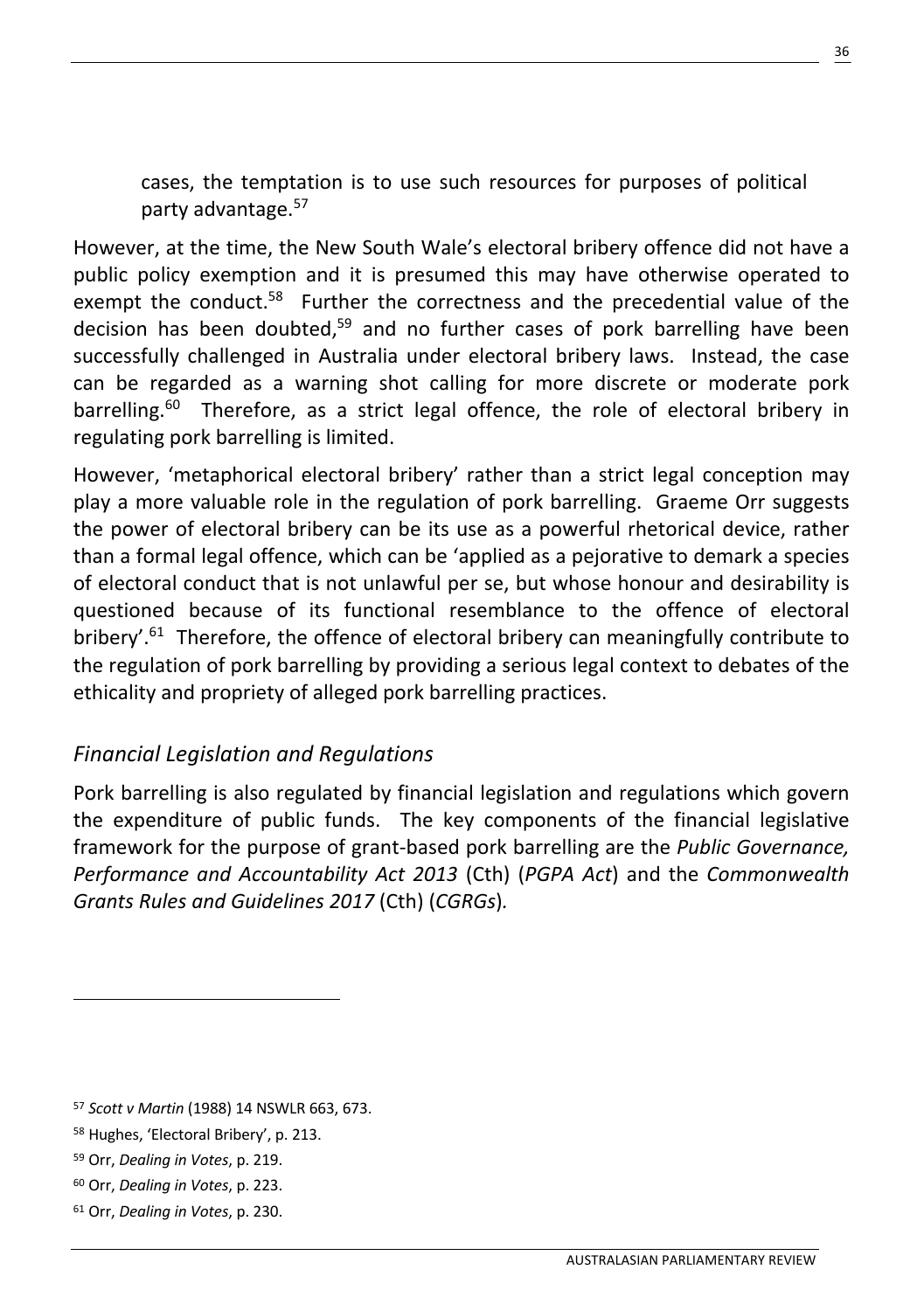#### *PUBLIC GOVERNANCE, PERFORMANCE AND ACCOUNTABILITY ACT 2013* **(CTH)**

In 2013, the Coalition Government introduced the *PGPA Act* which created a new overarching framework for financial regulation. The *PGPA Act* establishes general duties and obligations for all officials in relation to the use and management of public resources.

Relevant to the regulation of pork barrelling, section 71 of the *PGPA Act* provides a Minister must not approve a proposed expenditure unless the Minister is satisfied, after making reasonable inquiries, that the expenditure would be a proper use of the relevant money. 'Proper' is defined as 'efficient, effective, economical and ethical'.<sup>62</sup> On balance, it is unlikely the disproportionate favouring of applicants in targeted electorates, contrary to merit-based advice, particularly when those applicants have been deemed ineligible, would satisfy the criteria of 'efficient, effective, economical and ethical' expenditure of public expenditure. Therefore, excessive pork barrelling may breach s 71 of the *PGPA Act*. However, the consequences of a Minister breaching this obligation are limited.

There are no civil or criminal penalties under the *PGPA Act* for breaching the relevant duties. Employment-related sanctions are possible for public servants,<sup>63</sup> secretaries of departments, heads of executive agencies, $64$  and officials of a corporate Commonwealth entity.<sup>65</sup> However, the same is not true for Ministers. Further, accountable authorities are only required to report 'significant non-compliance' with the *PGPA Act* to the relevant Minister and Finance Minister.<sup>66</sup> Depending on the structure of the grants program, this reporting requirement may or may not be enlivened.

Overall, s 71 of the *PGPA Act* sets a standard for ministerial decision-making in relation to public funds, requiring Ministers to be satisfied expenditure is effective, efficient, economical and ethical. However, the limited consequences for breaching this obligation mean the utility of the law is in its assistance in informing judgements on the propriety of Ministers' conduct, rather than in its strict legal application.

<sup>62</sup> *Public Governance, Performance and Accountability Act 2013* (Cth) s 8 (definition of 'proper').

<sup>63</sup> *Public Service Act 1999* ss 13(4) and 15.

<sup>64</sup> *Public Service Act 1999* ss 59, 67 and 29.

<sup>65</sup> *PGPA Act* s 30.

<sup>66</sup> *Public Service Act 1999* s 19.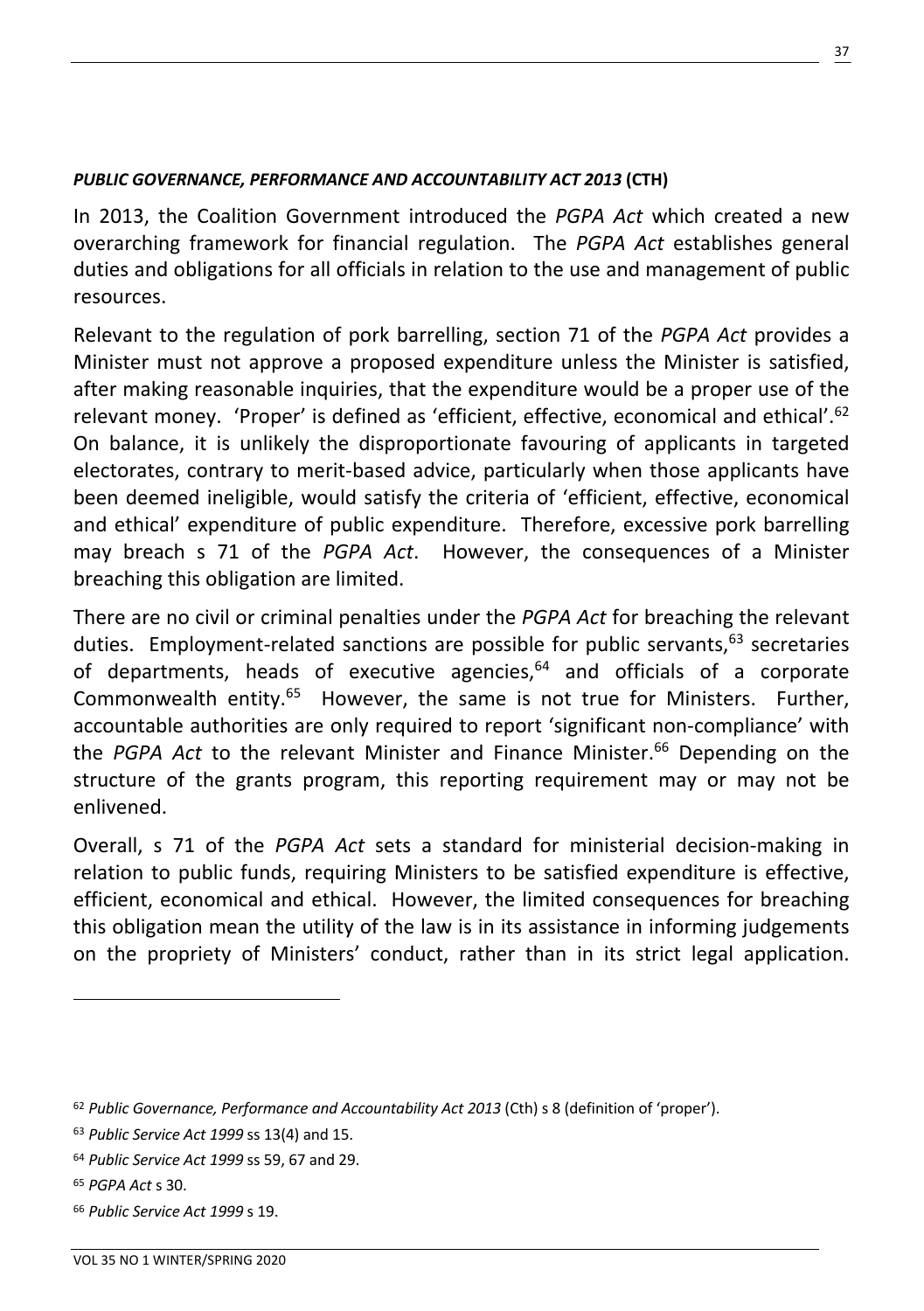While legal consequences are unlikely to flow from a pork barrelling related breach of the *PGPA Act*, the breach of these standards gives more force to criticisms of pork barrelling practices and strengthens allegations that the conduct was improper or corrupt.

#### *COMMONWEALTH GRANTS RULES AND GUIDELINES 2017* **(CTH)**

Pork barrelling administered through government grants is also regulated by the *CGRGs*, a legislative instrument made under subsection 105C(1) of the *PGPA Act*. The guidelines are a recent innovation in the regulatory framework. The earliest version of the guidelines, then titled the *Commonwealth Grant Guidelines: Policies and Principles for Grants Administration (2009)* (Cth), were introduced by the Rudd Government in 2009 following the 2008 Strategic Review of the Administration of Australian Government Grant Programs.<sup>67</sup> The federal grant guidelines have significantly enhanced the framework of grants administration, promoting proper use and management of public funds and establishing transparent and accountable decision-making processes.68

The current guidelines include both mandatory requirements and best practice guidelines in the administration of Commonwealth grant programs. Consistent with s 71 of the *PGPA Act*, the *CGRGs* provide that the purpose of grants administration is to promote the proper, or efficient, effective, economical and ethical, use and management of public resources.<sup>69</sup> The guidelines also recommend the use of competitive, merit-based selection processes based on defined selection criteria.<sup>70</sup> This recommendation is significant in the regulation of pork barrelling, as competitive, merit-based selection processes constrain ministerial discretion and reduce the opportunity of partisan purposes to influence the selection process. The *CGRGs* also require the reasons for the approval of grant applications, relative to the grant guidelines and value for money principles, to be recorded in writing.<sup>71</sup> This

<sup>67</sup> Peter Grant, *Strategic Review of the Administration of Australian Government Grant Programs, 1st Review*. Canberra: Commonwealth of Australia, 2008; Joanne Kelly, *Strategic Review of the Administration of Australian Discretionary Government Grant Programs, 2nd Review.* Canberra: Commonwealth of Australia, 2008.

<sup>68</sup> Auditor-General (Cth), *Development and Approval of Grant Program Guidelines*. Report No. 36, 2011-12, [1]; Auditor-General (Cth), *Third and Fourth Rounds of the Regional Development Australia Fund*, [31].

<sup>69</sup> *Commonwealth Grants Rules and Guidelines 2017* (Cth) reg 2.1.

<sup>70</sup> *CGRGs* reg 11.5 and 13.10.

<sup>71</sup> *CGRGs* reg 4.5 and 4.10(b).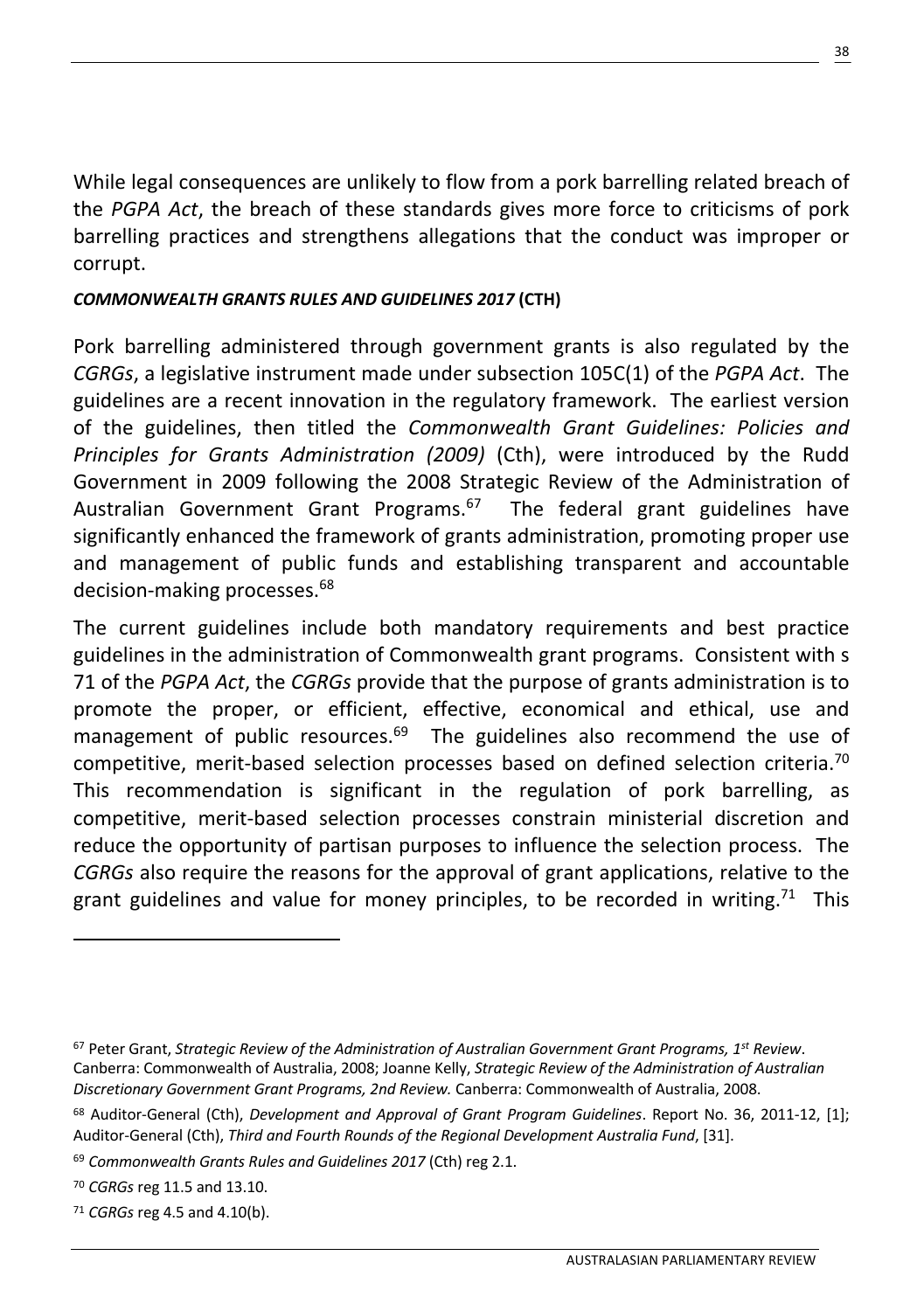promotes transparency of reasoning in grants administration and should moderate the blatancy of pork barrelling practices. It also prevents Ministers escaping scrutiny by recording reasons on a whiteboard that are later erased.<sup>72</sup>

Particularly protective against pork barrelling, the *CGRGs* also require (a) the development of guidelines for grant programs, (b) the provision of written advice on the merits of applications and (c) special reporting requirement in situations that may raise concerns of partisan purposes.

#### *Requirement to develop guidelines*

The *CGRGs* mandate the development of grant opportunity guidelines for all new grant opportunities.<sup>73</sup> These guidelines should be clear, consistent, well documented and include the grant's objectives and purpose, eligibility criteria, clear assessment criteria, weighting of assessment criteria and the approval process.<sup>74</sup> Depending on the form of guidelines adopted, this requirement can constrain the discretion available to award funding to applications based on their electorate rather than merit. The presence of clear guidelines also improves transparency and accountability, and facilitates later analysis of approved applications in relation to these guidelines.

#### *Requirement to receive written advice on merits of applications*

The *CGRGs* require that prior to a Minister acting as a decision-maker in the administration of grants, the Minister must first receive written advice on the merits of the grant applications.<sup>75</sup> The written advice must include, at a minimum, the merits of the proposed grants in relation to both the grant guidelines and value for money principles,  $76$  and whether the application fully, partially or in no way satisfies the guidelines.<sup>77</sup> This requirement again facilitates transparency and accountability, and enables an analysis of discrepancy between approved grant applications and those recommended for approval by departments based on a merit-based assessment.

<sup>72</sup> Gaunt, 'Sports Grants and the Political Pork Barrel', p. 63.

<sup>73</sup> *CGRGs* reg 4.4(a).

<sup>74</sup> *CGRGs* reg 8.6.

<sup>75</sup> *CGRGs* reg 4.10(a).

<sup>76</sup> *CGRGs* reg 4.6 and 4.10(a).

<sup>77</sup> *CGRGs* reg 4.7.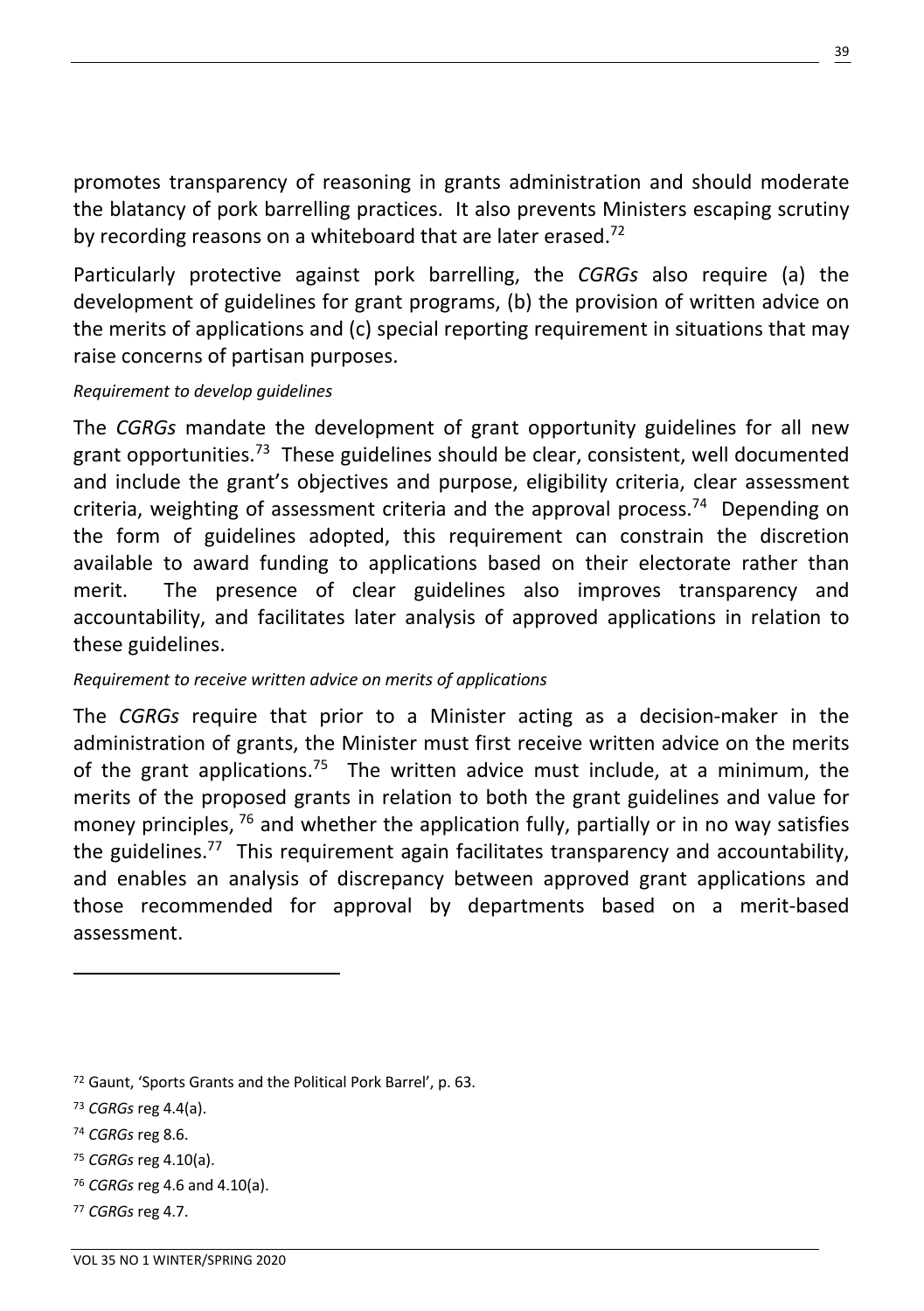#### *Special reporting requirements*

The *CGRGs* impose additional reporting requirements on Ministers approving grants either in their own electorate or contrary to department advice, two classes of conduct which traditionally raise suspicion of pork barrelling.<sup>78</sup> The guidelines maintain the freedom of Ministers to approve grants in their own electorate and contrary to merit-based advice, but require the reporting of both instances to the Finance Minister and, when deviating from department advice, the recording of reasons for the different conclusion.<sup>79</sup> This framework recognises that Ministers, departments and expert panels may reasonably disagree on the merits of projects relative to guidelines and preserves the ability of Ministers to exercise their lawful discretion in the allocation of grants. However, the requirements act as a safeguard reporting process that provides greater transparency on the occurrence of such decisions and allows scrutiny of the reasons for departing from merit-based advice.

Overall, the *CGRGs* provide a robust framework for informed, transparent and accountable grant administration. The framework recognises Ministers may legitimately disagree with department advice. However, compliance with the *CGRGs* is not enforced and consequences do not necessarily follow non-compliance. Again, the utility of the *CGRGs* appears to be in its assistance in informing judgement on the ethicality of alleged pork barrelling conduct, rather than in its strict enforcement. The *CGRGs* also provide a framework that facilitates systemically better decisions.

### *Administrative Law*

The practice of pork barrelling is also regulated by administrative law. The administrative decision of a Minister to award or deny government funding may be challenged by judicial review.80 Administrative decision-makers, including Ministers, must act within the scope of their legal powers, or their decision will be ultra vires. Decision-makers must have lawful authority, act for a proper purpose, take into consideration relevant factors and ignore irrelevant factors, and act reasonably. Further, they must afford procedural fairness and impartiality. The enabling legislation and legislative instruments may influence the considerations that can be

40

<sup>78</sup> *CGRGs* reg 4.11(a) and 4.12(a).

<sup>79</sup> *CGRGs* reg 4.11(a) and 4.12(a).

<sup>80</sup> *Australian Constitution* s 75; *Administrative Decisions (Judicial Review) Act 1977* (Cth) s 39B.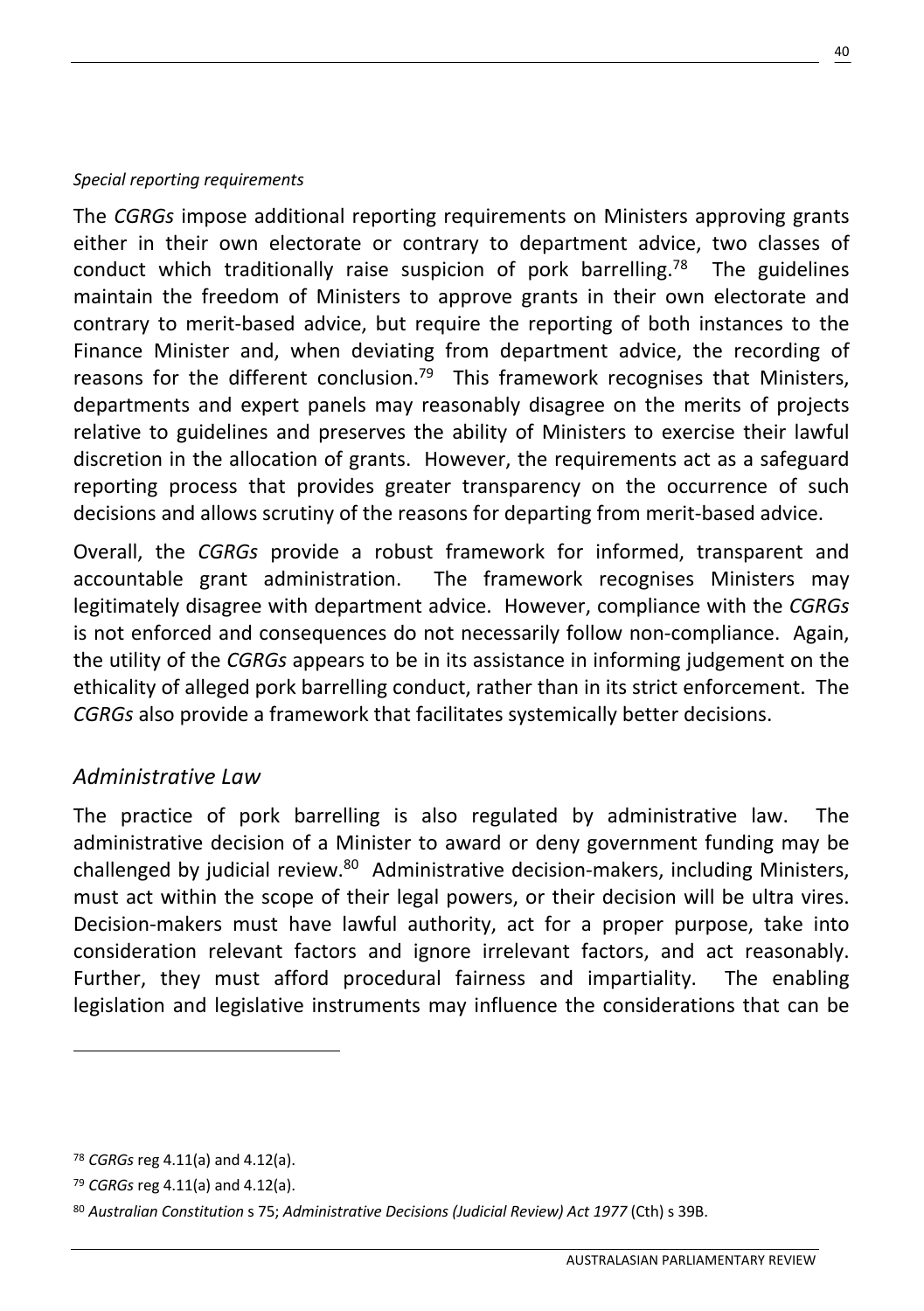taken into account and the purposes for which the grants can be made. While also relevant, soft guidelines developed by departments are non-binding. Although the *CGRGs* are a legislative instrument, their relevance in interpreting proper purposes and relevant considerations will depend on the specific grants framework, including the enactment it is made under and whether the requirements are incorporated in any way. Therefore, the relevance of administrative law in regulating pork barrelling will depend in each case on the specific grant programs legislative framework and alleged conduct. However, in egregious cases, where it can be established the decision-maker considered partisan interests and electorate status or acted for partisan purposes, administrative law may be capable of intervening to regulate pork barrelling.

The Bridget McKenzie sports rorts affair may provide a test case for the role of administrative law in regulating pork barrelling. Both Slater and Gordon and Maurice Blackburn have indicated proceedings may be commenced on behalf of unsuccessful grant applicants.<sup>81</sup> The possible grounds would include the apparent lack of legal authority for Bridget McKenzie acting as decision-maker, $82$  and considering electorate and partisan gains as an irrelevant consideration and improper purpose.<sup>83</sup>

However, although judicial review can be used as an accountability mechanism, its function is likely to be limited. Judicial review requires a private plaintiff and private funding, many relevant guidelines are non-binding and the judiciary are traditionally reluctant to interfere with governmental decisions regarding allocation of scarce resources.<sup>84</sup> Therefore, the strict legal role of judicial review in the regulation of pork barrelling is uncertain, but likely limited. However, the grounds of judicial review can

<sup>81</sup> Paul Karp, 'Sports Clubs That Missed Out in \$100m Grants Program Could Bring Class Action'. *The Guardian*, 19 January 2020. Accessed at: https://www.theguardian.com/australia-news/2020/jan/19/sports-clubs-that-missedout-in-100m-grants-program-could-bring-class-action; Alison Eveleigh, 'Club Denied Funding Takes Legal Action in 'Sports Rorts' Scandal'. *Lawyerly*, 5 March 2020. Accessed at: https://www.lawyerly.com.au/legal-action-taken-insports-rorts-scandal; Samantha Hutchinson and Tammy Mills, 'Country Tennis Club Takes Legal Action After 'Sport Rort' Scandal'. *Sydney Morning Herald*, 4 March 2020. Accessed at: https://www.smh.com.au/national/countrytennis-club-takes-legal-action-after-sports-rort-scandal-20200304-p546xl.html.

<sup>82</sup> Auditor-General (Cth), *Community Sport Infrastructure Program,* [8], [13] [2.14]- [2.19].

<sup>83</sup> Anne Twomey, Submission No 14 to Senate Select Committee on Administration of Sports Grants, Parliament of Australia, 20 February 2020.

<sup>84</sup> Peter Cane, 'The Function of Standing Rules in Administrative Law'. *Public Law* 1980, p. 312; Administrative Review Council, *The Scope of Judicial Review*. Discussion Paper, 2003, 3.18.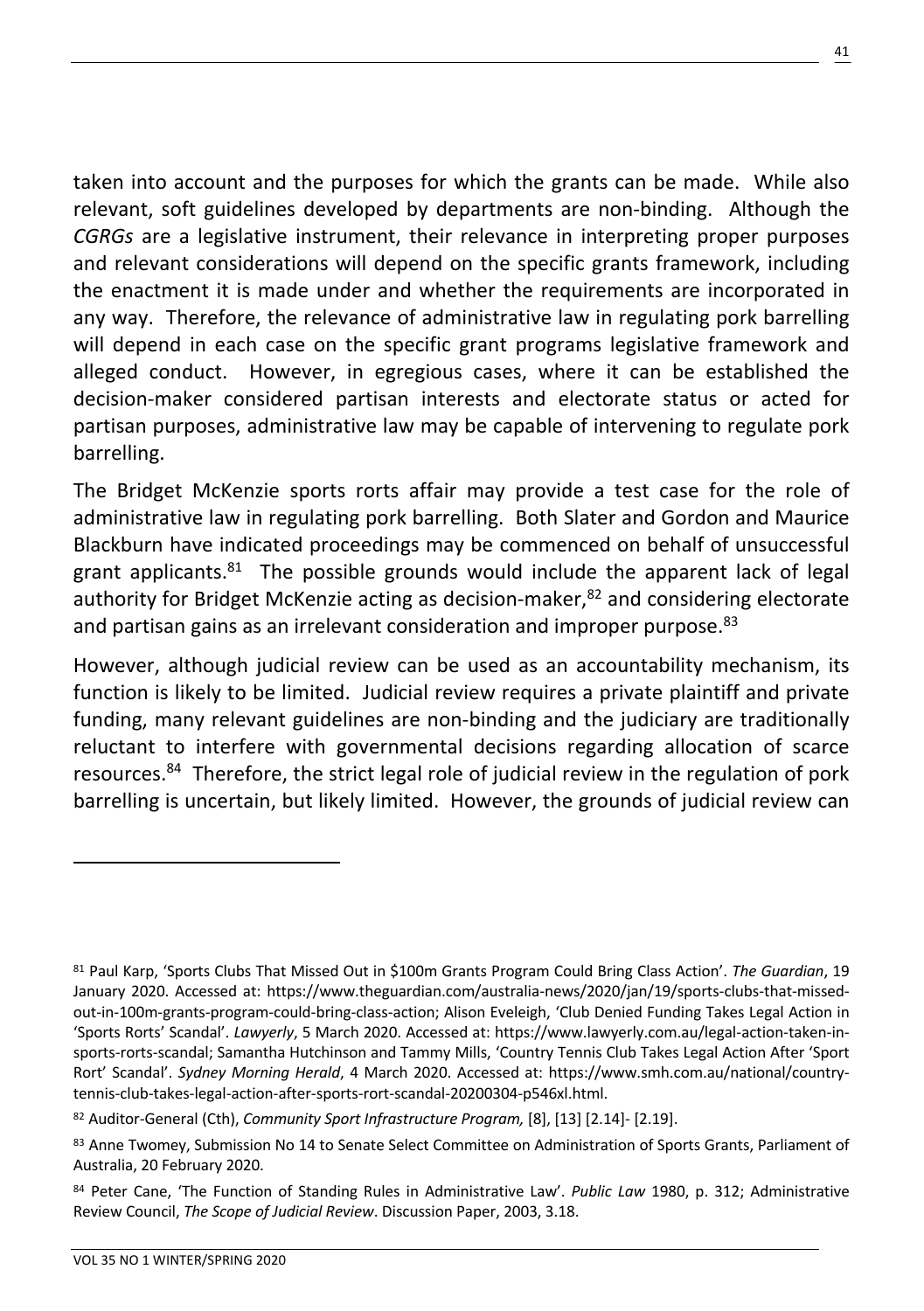provide standards for proper administrative decision-making and inform debates about the propriety of Ministers' conduct.

# *Ministerial Standards*

The Statement of Ministerial Standards (ministerial standards) further regulates ministerial conduct in possible pork barrelling. <sup>85</sup> Pursuant to the ministerial standards, Ministers must exercise their statutory powers in a lawful and disinterested manner,<sup>86</sup> make decisions unaffected by bias or irrelevant considerations such as considerations of private advantage or disadvantage, $^{87}$  and be prepared to demonstrate that the sole objective of their public actions and decisions were advancing the public interest.<sup>88</sup> The improper distribution of public resources to targeted electors for partisan purposes contravenes these standards of expected conduct. Significantly, if the Prime Minister determines a Minister failed to comply with the ministerial standards in a substantive and material manner, the Prime Minister may require the Minister to resign.<sup>89</sup>

Compared to the previous accountability mechanisms, an established breach of ministerial standards may result in a clear sanction through the loss of a ministerial position. Notably, Bridget McKenzie resigned her ministerial position following a revelation she had breached the ministerial standards, albeit on the narrow ground of conflict of interest. However, the reluctance of successive governments to accept any allegations of pork barrelling limits the likelihood that ministerial standards will be used to directly sanction pork barrelling, rather than a lesser, secondary breach. The ministerial standards present an enforceable mechanism to regulate pork barrelling conduct. However, even if not enforced, the ministerial standards can again inform a debate as to the propriety of alleged pork barrelling conduct.

<sup>85</sup> Department of Prime Minister and Cabinet*, Statement of Ministerial Standards,* 2018.

<sup>86</sup> *Ministerial Standards* cl 1.3.

<sup>87</sup> *Ministerial Standards* cl 3.2.

<sup>88</sup> *Ministerial Standards* cl 14.1.

<sup>89</sup> *Ministerial Standards* cl 15.1.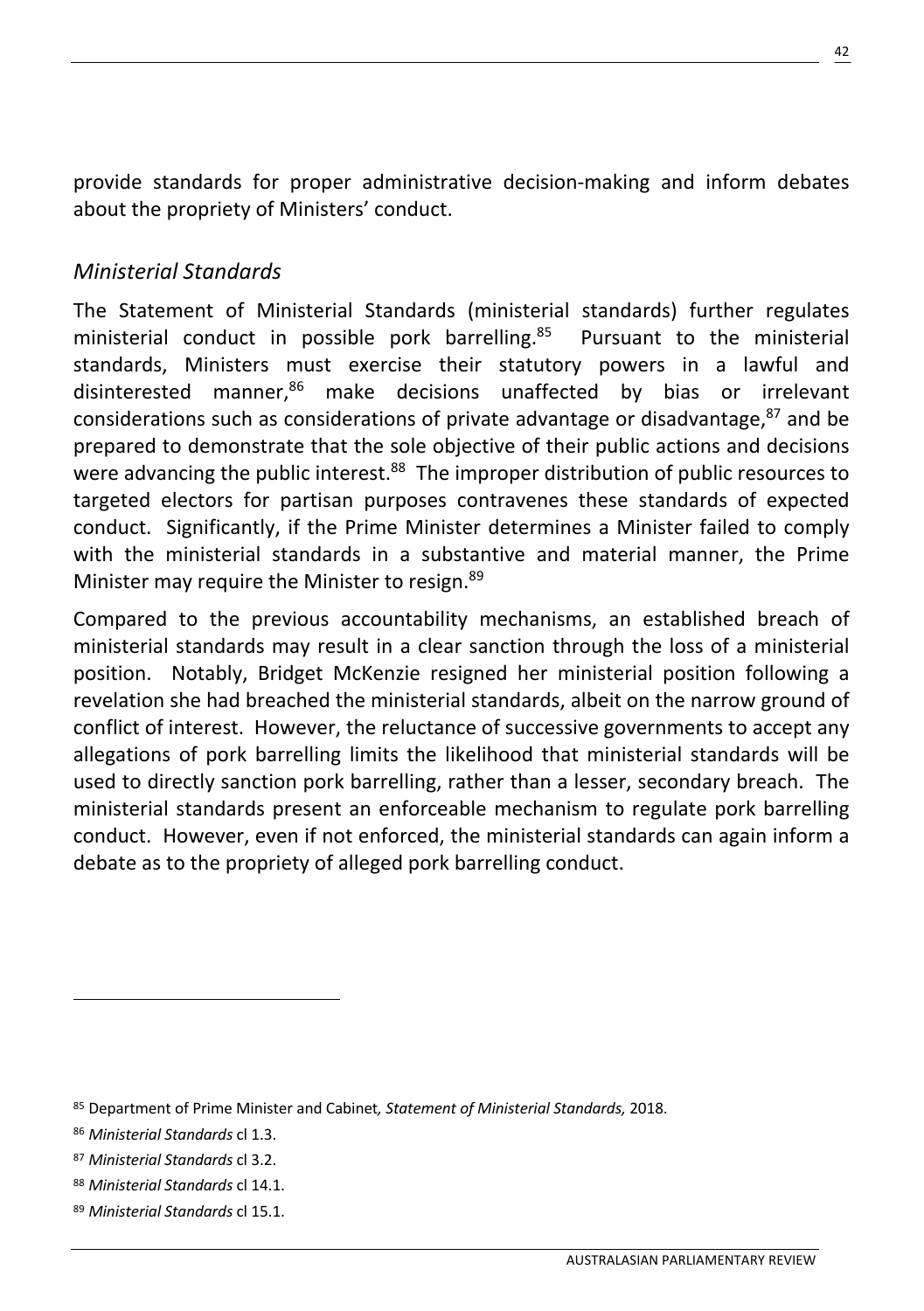# *Caretaker Conventions and Election Period Promises*

Caretaker conventions may also regulate, or fail to regulate, pork barrelling during election periods. Pursuant to caretaker conventions, following dissolution of Parliament and prior to an election, the government assumes a 'caretaker' role and must avoid making any unnecessary major policy decisions, making any significant appointments and entering major contracts or undertakings.<sup>90</sup> Therefore, the government is constrained from approving significant grants once the House of Representatives is dissolved prior to an election. This is evidenced in the controversy which surrounded the revelation that Bridget McKenzie's office sent an email to Sports Australia amending grant approval decisions after dissolution of Parliament in 2019.91

While the caretaker conventions prevent governments from entering a major undertaking to grant funding during the election period, the caretaker conventions do not proscribe promises or announcements of grants during the election period. In 1998, Colin Hughes raised the possibility of prohibiting either promising or making gifts in the election period.<sup>92</sup> However, Hughes emphasised this would not resolve all concerns of pork barrelling as the government would know when the election would be called, and therefore need only make the promises or announcements early enough to circumvent the new restrictions.<sup>93</sup> Nonetheless, prohibiting the announcement or promising of grants in the election period would likely reduce the electoral incentive of pork barrelling, as the salience of any promised grants in the electorate would reduce as their distance from election day increased.

While promises made in the election period are currently permitted, the grants must still be administered in compliance with the *PGPA Act* and the *CGRGs* outlined above. Therefore, the administering authority must create guidelines, record reasons, receive advice on the merits and comply with special reporting requirements. It is typically best practice for an election grant to be funded through a separate grant

<sup>90</sup> Department of Prime Minister and Cabinet, *Guidance on Caretaker Conventions* (2018), p. 1.

<sup>91</sup> Paul Karp, 'Bridget McKenzie Gave Sport Australia Final List of Grant Projects in Caretaker Period'. *The Guardian*, 27 February 2020. Accessed at: https://www.theguardian.com/australia-news/2020/feb/27/bridget-mckenziegave-sport-australia-final-list-of-grant-projects-in-caretaker-period.

<sup>92</sup> Hughes, 'Electoral Bribery', p. 213.

<sup>93</sup> Hughes, 'Electoral Bribery', p. 213.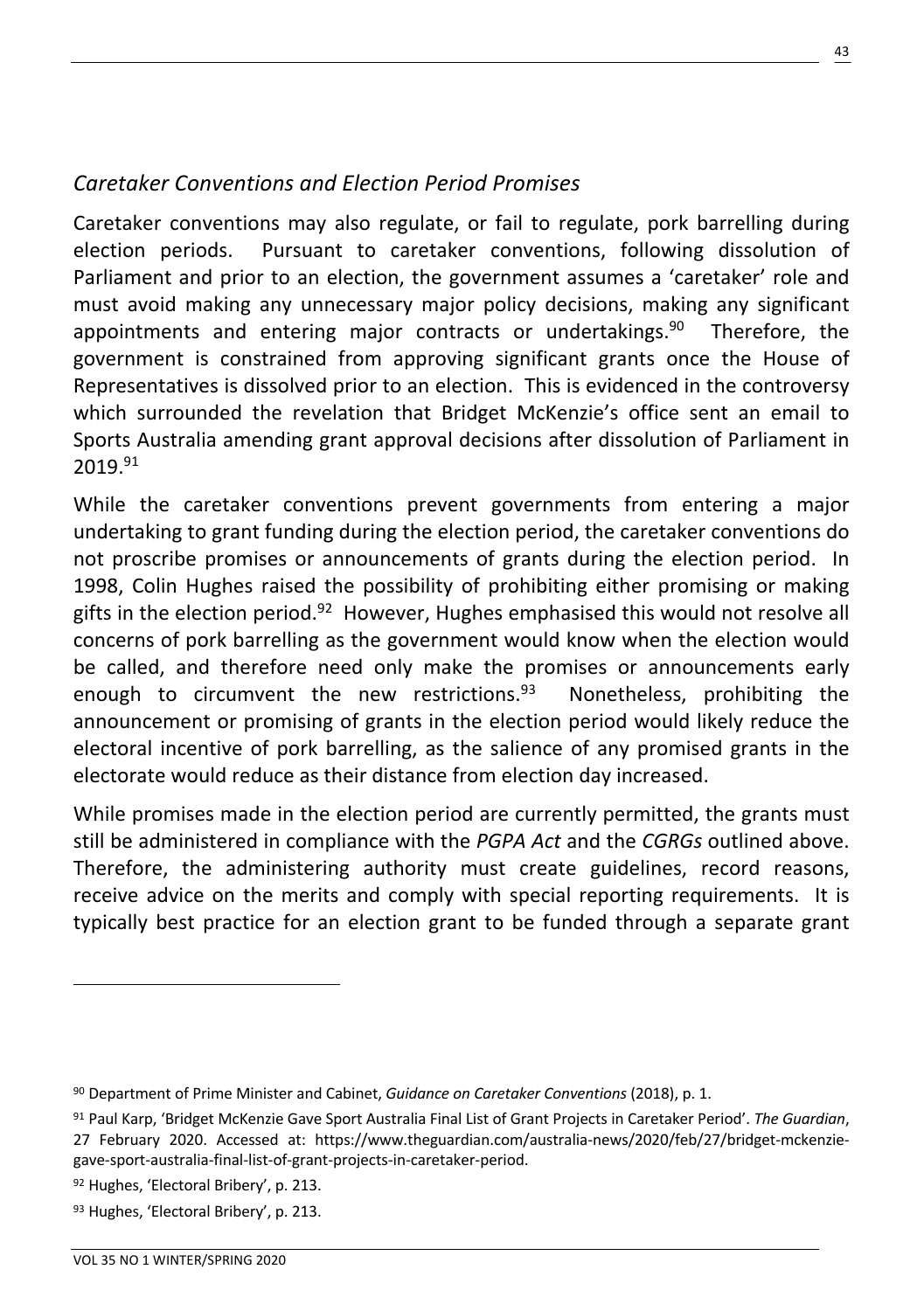opportunity to be used exclusively for administering election commitments.<sup>94</sup> This avoids the inequitable preferencing of election commitments over other applicants in an existing grant program.<sup>95</sup> This practice was used to deliver the Coalition's 2013 election promises of grants for CCTV and lighting in the first round of the Safer Streets Program. Predictably, the program was dogged by allegations of pork barrelling.<sup>96</sup> The Auditor-General conducted a performance audit and found the design of the closed, non-competitive program's guidelines to deliver the election commitments were sound.<sup>97</sup> However, the Auditor-General found the department made generous assumptions about the quality of the election commitment proposals, facilitating the approval of all but one of the election commitments. $98$  This highlights how generous guidelines or generous merit-based assessments can undermine efforts to ensure the proper administration of public funds in compliance with the *CGRGs* when administering election promises.

Overall, caretaker conventions partially regulate pork barrelling through the proscription of final approval of grant funding during election periods. However, the bulk of pork barrelling involves promises and announcements of funding during election periods and this falls outside the remit of current caretaker conventions and are instead regulated like any other governmental discretionary grants.

### *Auditor-General*

As evidenced in the two sports rorts scandals, the Auditor-General plays an integral role in the regulation of pork barrelling in Australia. The Auditor-General is an independent officer of Parliament who is protected with a ten-year statutory term and is supported by the Australian National Audit Office (ANAO).<sup>99</sup> The Auditor-

<sup>94</sup> Department of Finance, *Australian Government Grants—Briefing, Reporting, Evaluating and Election Commitments*, 2018, [38].

<sup>95</sup> Department of Finance, *Australian Government Grants,* [38].

<sup>96</sup> Richard Mulgan, 'Pork Barrelling and Failed Process: When Public Servants Defy the Rule of Law'. *Canberra Times*, 6 July 2015. Accessed at: https://www.canberratimes.com.au/story/6064827/pork-barrelling-and-failedprocess-when-public-servants-defy-the-rule-of-law/digital-subscription/; Stephen Easton, 'Safer Streets? Audit Adds Meat to Pork-Barrelling Accusations'. *The Mandarin*, 9 June 2015. Accessed at: https://www.themandarin.com.au/37667-safer-streets-audit-adds-meat-pork-barrelling-accusations/.

<sup>97</sup> Auditor-General (Cth), *The Award of Funding under the Safer Streets Program*, Report No. 41, 2014-15.

<sup>98</sup> Auditor-General, *The Award of Funding under the Safer Streets Program*.

<sup>99</sup> *Auditor-General Act 1997* (Cth) s 8(1) and 39; *Auditor-General Act 1997* sch 1 item 1.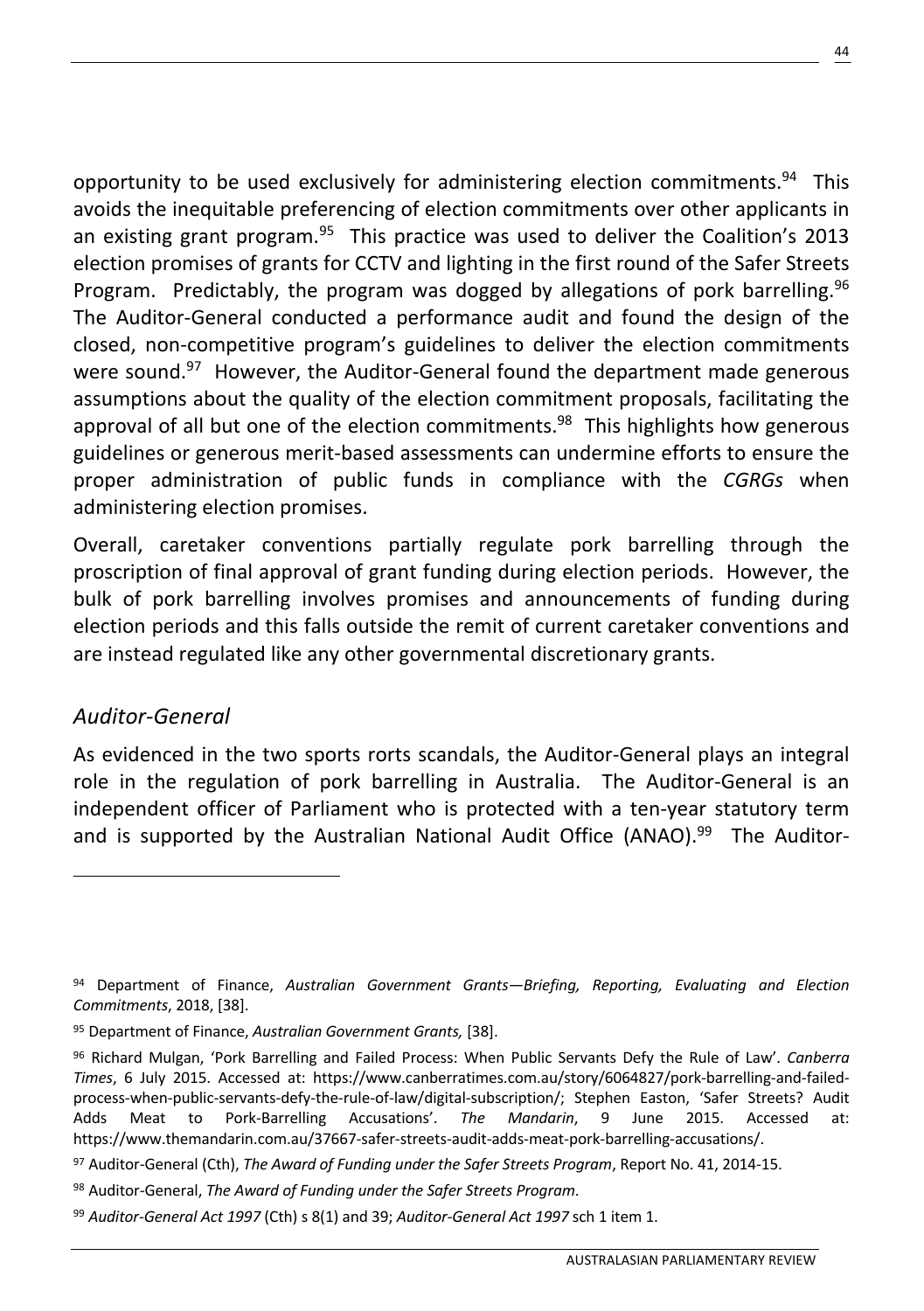General is responsible for auditing Commonwealth entities, including conducting performance audits that examine the performance of government programs, particularly whether public resources are being used economically, efficiently, effectively and ethically.<sup>100</sup> It is typically performance audits that raise concerns of pork barrelling conduct.

The Auditor-General is given extensive powers under the *Auditor-General Act 1997* (Cth) to access documents and information in the performance of its functions. The Auditor-General may direct a person to provide any information, produce any documents in their custody or under their control, and attend and give evidence before the Auditor-General.<sup>101</sup> The Auditor-General may require a person verify the information they provide on either oath or affirmation.<sup>102</sup> Further, the Auditor-General may enter and remain on any premises occupied by the Commonwealth or certain related entities, and demand full access to any documents or property and examine and make copies of such documents. $103$  Finally, the privilege against selfincrimination is abrogated in respect of the Auditor-General's investigative powers.104 Gabrielle Appleby and Grant Hoole characterise the Auditor-General's powers as providing 'the most robust and flexible capacity to serve as an integrity-promoting institution … combined with the strongest institutionalised protections for independence and the greatest transparency attaching to its final reports'.<sup>105</sup>

The Auditor-General has published numerous performance audits that raise concerns of funding apparently skewed towards government-held electorates or marginal seats.106 In this way, the Auditor-General has been vital in ventilating serious allegations of pork barrelling and uncovering government maladministration. In addition to the powers outlined above, the sheer resources the Auditor-General can direct to a performance audit is invaluable. The current Auditor-General Grant Hehir estimated auditors spent more than 3800 hours reviewing the Bridget McKenzie

- <sup>101</sup> *Auditor-General Act 1997* (Cth) s 32(1).
- <sup>102</sup> *Auditor-General Act 1997* (Cth) s 32(2).
- <sup>103</sup> *Auditor-General Act 1997* (Cth) s 33(1).
- <sup>104</sup> *Auditor-General Act 1997* (Cth) s 35.

<sup>106</sup> Auditor-General (Cth), *Third and Fourth Rounds of the Regional Development Australia Fund*, [16].

<sup>100</sup> *Auditor-General Act 1997* (Cth) s 17.

<sup>105</sup> Senate Select Committee on a National Integrity Commission, *Report*. Parliament of Australia, 2017, [2.128].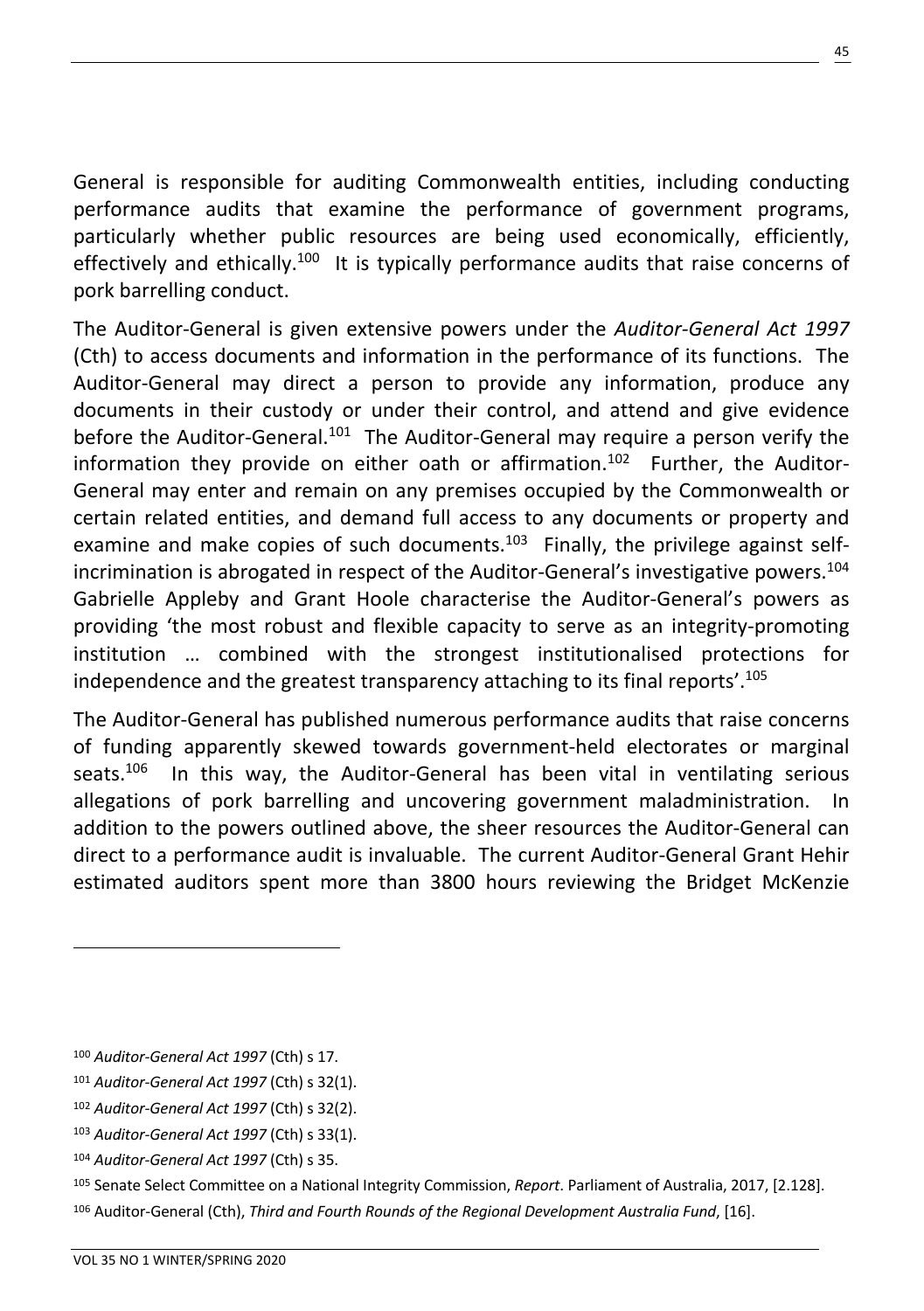sports rorts grants.<sup>107</sup> The Auditor-General's independent and thorough reports provide credibility and legitimacy to otherwise unsubstantiated allegations of pork barrelling. Further, the media can then extract and publish the key findings of performance audits, informing the public of the allegations of pork barrelling. Beyond exposing individual instances of pork barrelling, the Auditor-General has also contributed to identifying systemic issues with the administration of grants and developing solutions, including through the *CGRGs*.

The Auditor-General is a crucial element in the pork barrelling regulatory regime, providing important institutional oversight on parliamentary spending, including detecting and exposing the improper distribution of public funds to targeted electors for partisan purposes. However, beyond recommendations and negative publicity, no significant deterrent necessarily flows from a critical Auditor-General report. Although the consequences of a critical audit report may be questioned, the Auditor-General provides critical oversight and its audits are an important touchstone which can be referenced by the public in evaluating the propriety of alleged pork barrelling.

### *Media*

A free and independent media is an important component in the regulatory framework of pork barrelling in Australia.<sup>108</sup> The media promotes accountability through subjecting parliamentary conduct to close scrutiny and raising allegations of improper distribution of public funds. Rodney Tiffen asserts 'publicity in the media is how corruption is made visible to the public, but generally the media are secondary rather than primary in its exposure'.<sup>109</sup> Reflecting this, a central role of the media is publishing key findings of the Auditor-General performance audits that reveal pork barrelling concerns.

<sup>107</sup> Tom McIlroy, 'Hundreds of Sports Projects Were Ineligible, Says Auditor-General'. *The Australian Financial Review*, 13 February 2020. Accessed at: https://www.afr.com/politics/federal/later-hundreds-of-sports-projectswere-ineligible-says-auditor-general-20200213-p540l7.

<sup>108</sup> Maurice Kennedy, *Cheques and Balances*. Canberra: Politics and Public Administration Group, Parliamentary Library. Research Paper No. 16, 2001-02, [2.354]. Accessed at: https://www.aph.gov.au/About Parliament/Parliamentary Departments/Parliamentary Library/pubs/rp/rp0102/ 02rp16

<sup>109</sup> Rodney Tiffen, *Scandals: Media, Politics and Corruption in Contemporary Australia.* Sydney: UNSW Press, 1999, p. 255.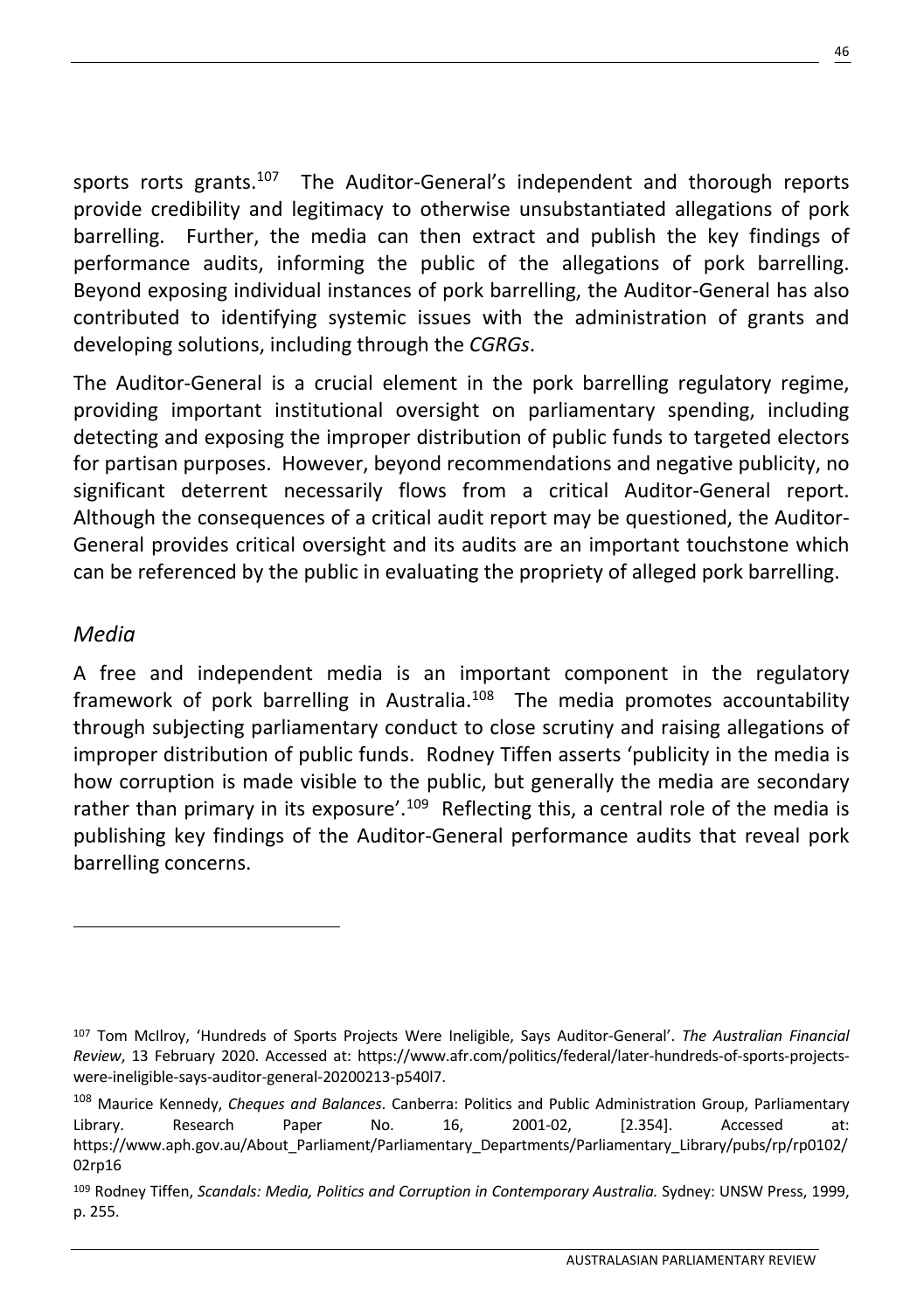To varying degrees, negative media coverage may deter pork barrelling practices. Critical and unrelenting media coverage of pork barrelling allegations can be the catalyst of ministerial resignations, as seen in the case of both Ros Kelly and Bridget McKenzie. Alternatively, coverage of pork barrelling may be minimal and amount to little, as seen in successive regional rorts programs.<sup>110</sup> This highlights the inconsistency of media as an accountability mechanism. $111$ 

The media provide an important oversight function in the regulation of pork barrelling, particularly through informing the public of suspected and substantiated pork barrelling allegations. However, the inconsistency of coverage and consequences means the media should not be a primary accountability mechanism for the regulation of pork barrelling.<sup>112</sup>

### **EVALUATION OF PORK BARRELLING REGULATION**

Evidently, pork barrelling at the national level in Australia is regulated by various interacting accountability mechanisms including electoral bribery offences, financial legislation and regulations, administrative law, ministerial standards, caretaker conventions, the Auditor-General and the media. An evaluation of this regulatory regime must have regard to the intractability of a fixed boundary between proper political conduct and the improper distribution of public resources for partisan purposes. Nevertheless, although the boundary of proper political conduct may be imprecise, an effective regulatory regime should at least deter politicians from engaging in excessive and blatant pork barrelling. Therefore, this section will evaluate the pork barrelling regulatory regime through consideration of the incentives for, and deterrents against, engaging in excessive and blatant pork barrelling. There are strong, seemingly irresistible, incentives for politicians and political parties to maximise their likelihood of re-election by engaging in gross pork barrelling. Therefore, the regulatory regime must have sufficient deterrents to outweigh these significant political incentives. It is unclear whether the current regime achieves this difficult task.

<sup>110</sup> Tiffen, *Scandals,* p. 254.

<sup>111</sup> Tiffen, *Scandals,* p. 249.

<sup>112</sup> Tiffen, *Scandals,* p. 255.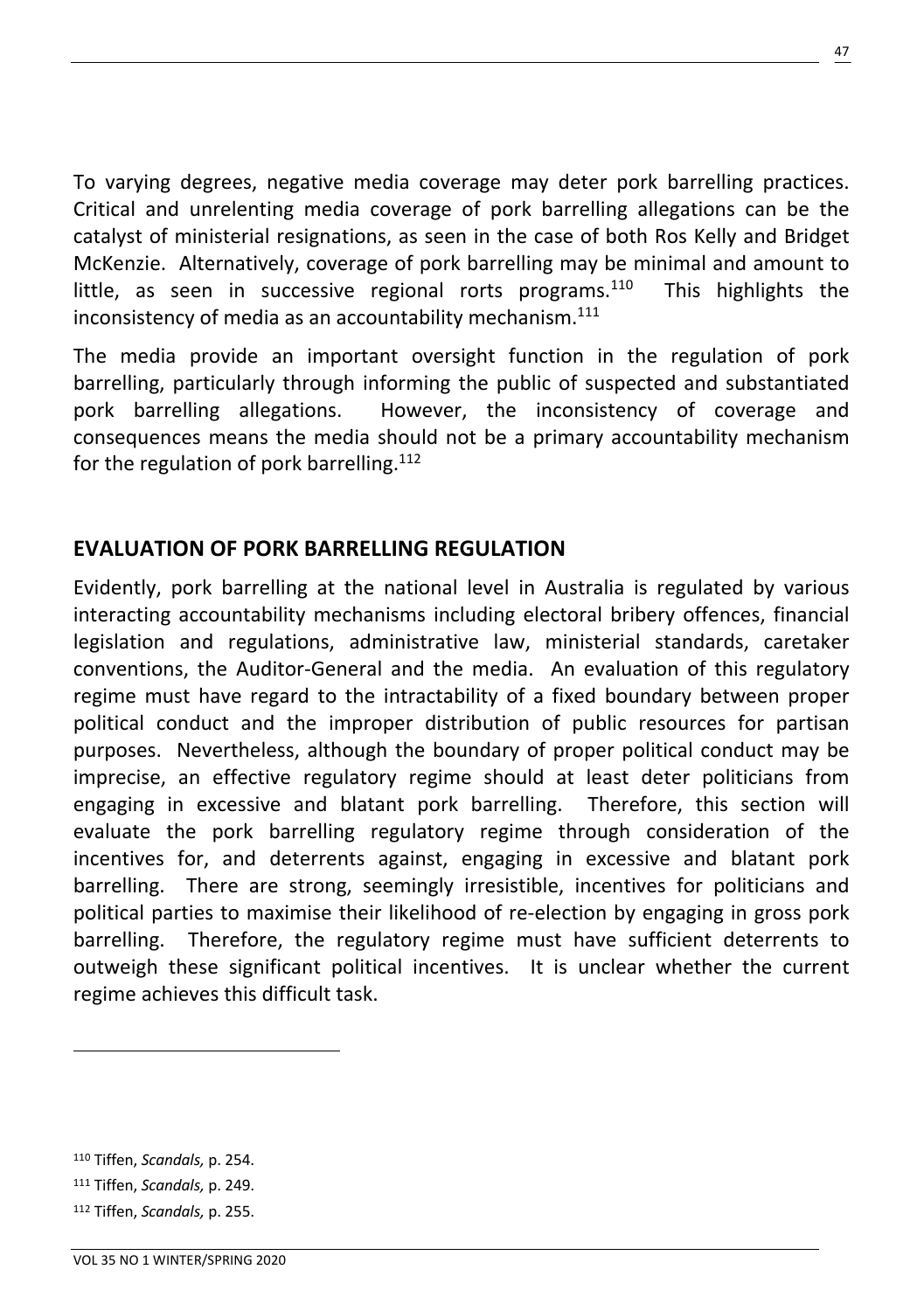Each element of the regulatory regime deters egregious pork barrelling conduct by different means. Electoral bribery can be used as a powerful rhetorical device to demark the seriousness of alleged pork barrelling. The *CGRGs* provide a robust, best practice framework for informed, transparent and accountable grant administration. Administrative law may be a useful mechanism to enforce proper decision making where there is an appropriate privately funded plaintiff. Ministerial standards provide further guidelines for the proper conduct of Ministers. Distinct from other accountability mechanisms, ministerial standards have an enforcement mechanism, whereby the Prime Minister can require the resignation of a Minister for a serious breach. Caretaker conventions also provide a modest deterrent against gross pork barrelling through the proscription of the formal approval of significant grants in the election period. The Auditor-General, arguably the most integral deterrent against gross pork barrelling, provides crucial oversight, investigating and ventilating allegations of excessive use of public resources for partisan purposes. Finally, media coverage can increase the likelihood of a political sanction, such as resignation of the Minister responsible.

Overall, a fundamental threshold in the regulation of pork barrelling is the initial determination that alleged pork barrelling falls beyond proper political conduct and is an improper use of public resources. The current regime provides important standards upon which such a judgement can be made. This is evidenced in the Bridget McKenzie sports rorts affair, in which the Minister's conduct was criticised for committing bribery, for breaching obligations under the *PGPA Act* and the *CGRGs*, for the potential unlawfulness of her decision under administrative law, for her noncompliance with ministerial standards and for her apparent contravention of caretaker conventions. An Auditor-General report provided thorough analysis of her conduct and made a finding of disproportionate allocation of funding. The media then publicised these allegations and eventually Bridget McKenzie resigned.

Therefore, the regulatory regime has important oversight institutions and provides a sound framework for debate surrounding the propriety of alleged pork barrelling, including clear standards and decision-making frameworks which promote accountability and transparency. However, the regime is limited by the absence of sufficient enforcement mechanisms. Considering the significant political incentives for engaging in pork barrelling, the absence of enforcement mechanisms is a critical defect in the current regulatory regime. The public is informed in its consideration of the propriety of pork barrelling allegations, but cannot expect consistent sanctions or even acknowledgment of wrongdoing. This raises concerns, similar to those of Rodney Tiffen, that 'public responses are dulled into an alienated and indiscriminate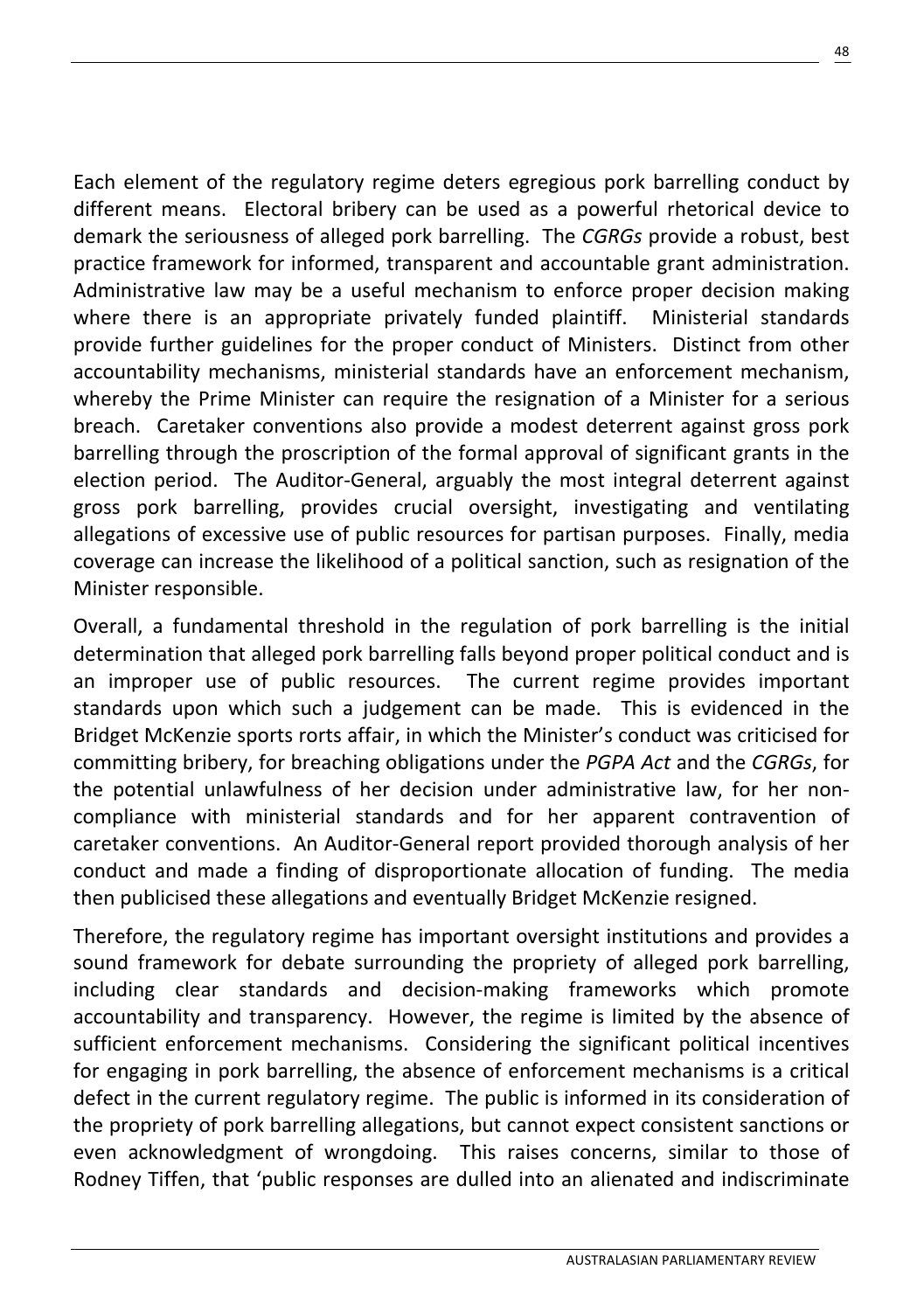weariness, into the belief that 'they all do it', an attitude which is detrimental to hopes of reform and corrosive of democratic accountability'.<sup>113</sup>

### **OPTIONS FOR REFORM**

This section will briefly outline a number of options to strengthen the pork barrelling regulatory regime, including the extension of caretaker conventions, the enforcement of the *CGRGs* and the establishment of a federal integrity commission. The reforms highlighted are not comprehensive, and only seek to promote discussion surrounding options to reform the regulatory regime to achieve a better balance to combat the strong political incentives of gross pork barrelling. Further, while reform options are raised, it is recognised that the power to implement any proposed reform is held by those who will be regulated. $114$ 

### *Extension of Caretaker Conventions*

As outlined above, it has previously been proposed that caretaker conventions could be extended to proscribe the promising of specific grants during the election period. Colin Hughes reasoned such an extension would not resolve concerns of pork barrelling, as the Government would know when the election would be called, and therefore need only make the promises or announcements early enough. However, a prohibition against the Government promising grants in the election period would likely reduce the electoral incentive of pork barrelling, as the political salience of promised grants would reduce as their distance from election day increases. Nevertheless, while caretaker conventions can restrict formal, Cabinet endorsed, Ministerial announcements, the implied freedom of political communication would leave the party in government at liberty to make equivalent campaign promises. Therefore, although the extension of the caretaker conventions may contribute to greater deterrence of gross pork barrelling, it is unlikely to result in a significant shift in pork barrelling practices.

<sup>113</sup> Tiffen, *Scandals,* p. 1. <sup>114</sup> Orr, *Dealing in Votes*, p. 301.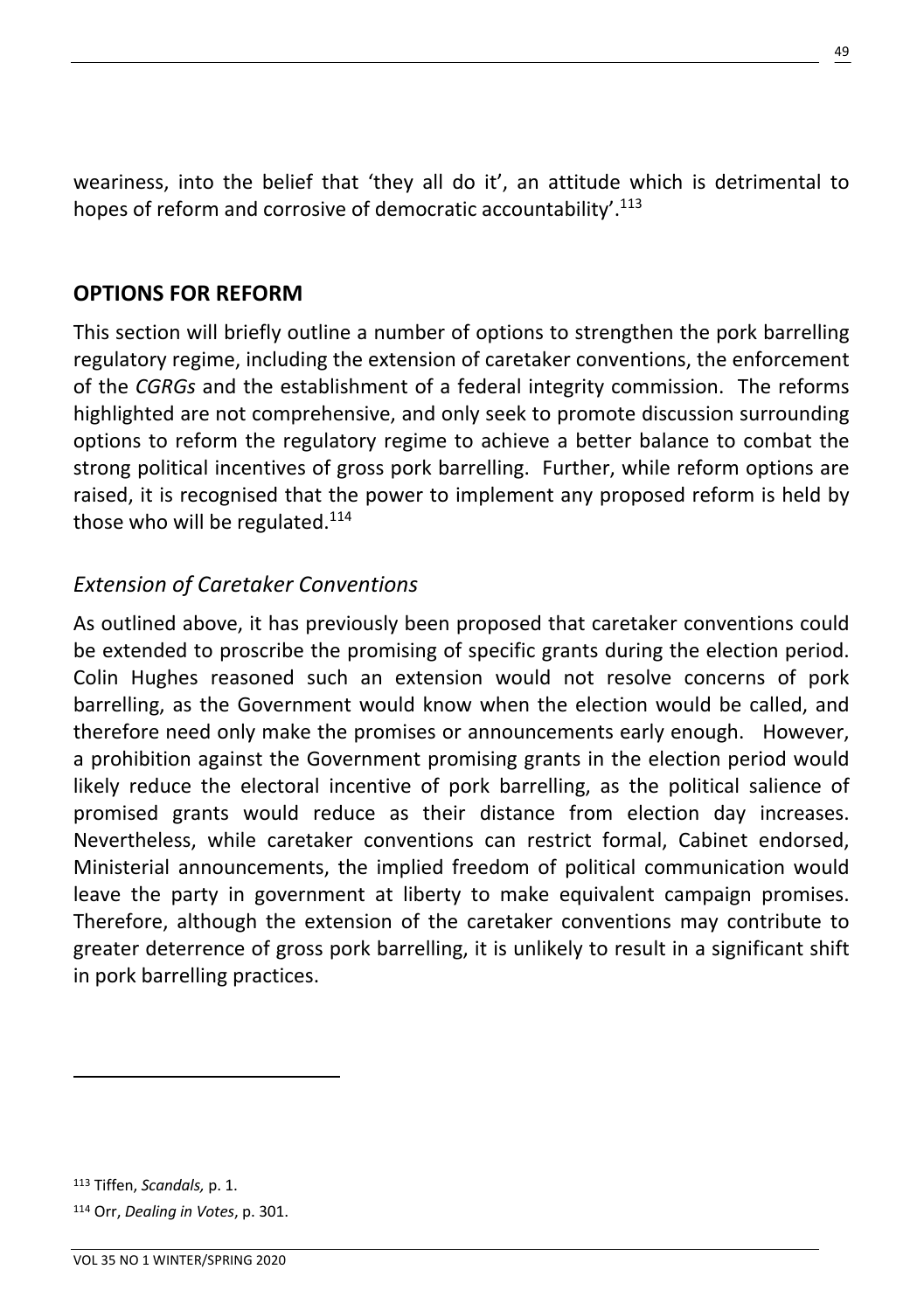# *Enforcement of Commonwealth Grants Rules and Guidelines 2017 (Cth)*

A key limitation of the current regime is the absence of enforcement mechanisms. As emphasised above, the *CGRGs* are a significant element in the regulatory regime that provide detailed standards and a robust framework for informed, transparent and accountable grant administration. However, there are no consequences for ministerial non-compliance with the *CGRGs*. The strength of the *CGRGs* in regulating excessive pork barrelling may be enhanced through the addition of an enforcement mechanism. Amongst other options, this may be achieved through including a requirement in the ministerial standards that Ministers comply with the *CGRGs*. Under this model, a finding that a Minister has significantly breached the *CGRGs*  would enliven the Prime Minister's power to require the Minister to resign for a substantive and material breach of the ministerial standards. The improper use of public funds through gross pork barrelling may, in itself, already constitute a substantive and material breach of the ministerial standards. However, the clear and objective requirements of the *CGRGs* means a finding of non-compliance with the *CGRGs* and subsequent finding of breach of the ministerial standards is subject to less discretion and more difficult to avoid. This is particularly useful in the context of government's traditional reluctance to accept any wrongdoing in relation to pork barrelling allegations. This model may shift the Prime Minister's discretion from the decision to make a finding of breach of ministerial standards to the decision to require resignation. This is likely a more difficult political position for the Prime Minister. Nonetheless, the discretion to require resignation remains with the Prime Minister, whose government has interests in evading political consequences surrounding its pork barrelling scandals.

# *Federal Anti-Corruption Commission*

Ultimately, the concerns regarding the adequacy of the regulation of pork barrelling may be addressed through the implementation of a strong federal anti-corruption commission vested with sufficient jurisdiction, strong investigative powers and the ability to enforce standards of proper conduct. The Auditor-General provides meaningful institutional oversight, secured by its institutional independence, strong investigative powers and the provision of public reports.115 However, a federal

<sup>115</sup> Senate Select Committee on a National Integrity Commission, Report. Parliament of Australia, 2017, [2.128].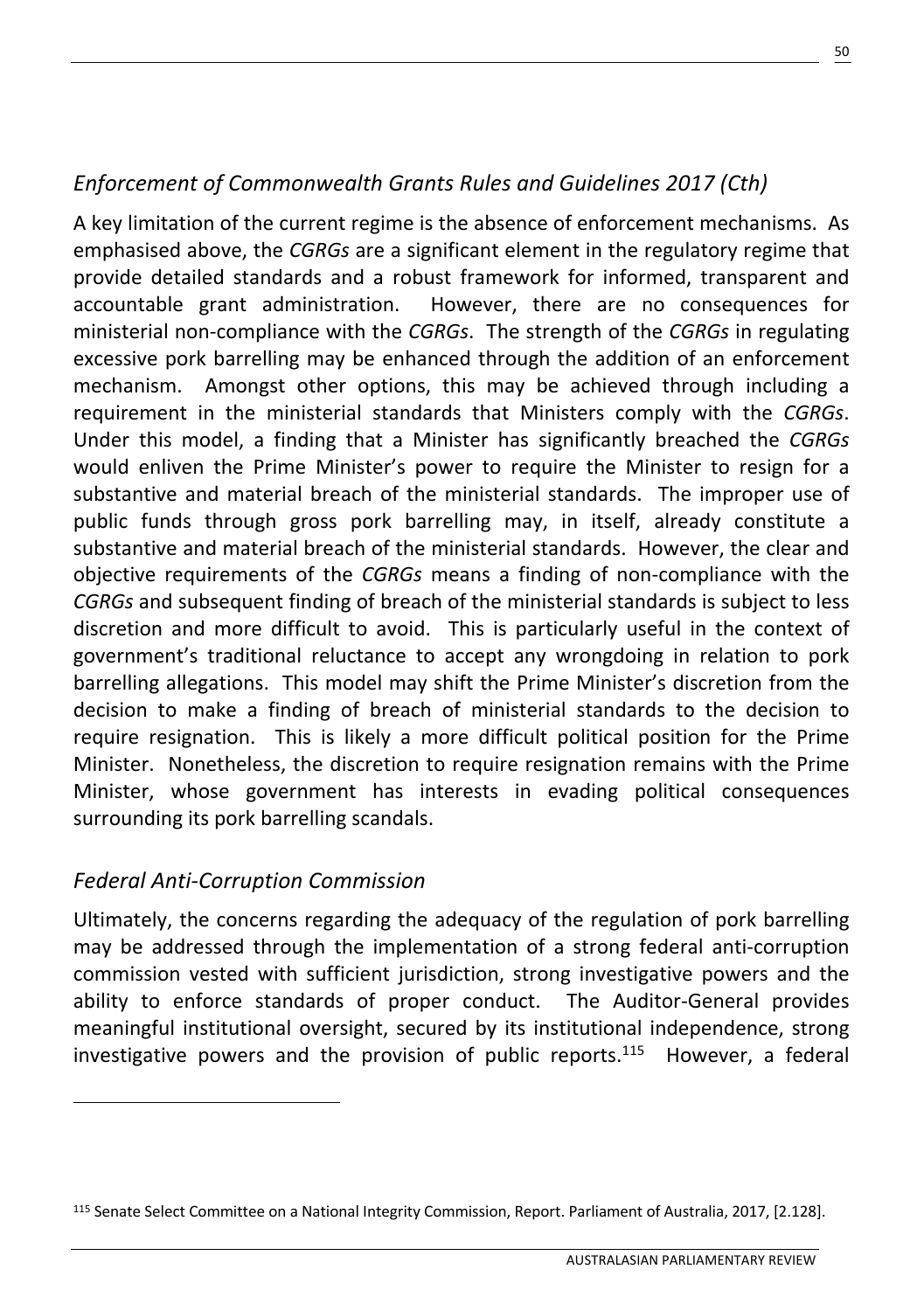integrity commission may go further, addressing concerns of enforceability and possibly achieving the impossible by deterring politicians from engaging in excessive and blatant pork barrelling.

However, the utility of any federal anti-corruption commission will turn on its design. If the commission is to serve any function in the regulation of egregious pork barrelling, it must be vested with sufficient jurisdiction in relation to Ministers and former Ministers. Further, corrupt conduct must be defined sufficiently broadly, without limitation to conduct that reaches a criminal threshold. This is highlighted by the refusal of the Crime and Corruption Commission Queensland's (CCC) to investigate allegations that Jeff Seeney, former LNP Deputy Premier and Minister for State Development and Planning, engaged in corrupt conduct through gross pork barrelling. In December 2015, the Queensland Auditor-General released a report which found LNP electorates were disproportionately favoured in the Royalties for Regions program and Seeney approved projects inconsistent with program guidelines.<sup>116</sup> ALP Treasurer, Curtis Pitt, then forwarded the Auditor-General's report to the CCC.<sup>117</sup> The CCC refused to investigate the allegations. It deemed its jurisdiction was not enlivened, as the former Minister's conduct would not, if proved, constitute a criminal offence. $118$  Queensland's definition of corrupt conduct can be contrasted with the New South Wales equivalent, which includes as an alternative, that if proven, the conduct would amount to a significant breach of a parliamentary or ministerial code of conduct.<sup>119</sup> The New South Wales' definition is preferable, as it does not exclude the investigation of gross and blatant pork barrelling.

Further, the Independent Commission Against Corruption NSW (NSW ICAC) has helpfully set out the circumstances in which it would investigate allegations of egregious pork barrelling as corrupt conduct in its August 2020 submission to a

<sup>116</sup> Queensland Audit Office, *Royalties for the Regions*, Report 4: 2015-2016, December 2015.

<sup>117</sup> Chris O'Brien, 'Former Deputy Premier Jeff Seeney Referred to CCC Over Royalties for the Regions Funding Scheme'. *ABC News*, 4 December 2015. Accessed at: https://www.abc.net.au/news/2015-12-04/seeney-referredto-crime-and-corruption-commission/7001886.

<sup>118</sup> Crime and Corruption Commission Queensland, *Media Release: CCC Will Not Investigate Conduct Relating to Royalties for the Regions Program*, 18 February 2016. Accessed at: https://www.ccc.qld.gov.au/news/ccc-will-notinvestigate-conduct-relating-royalties-regions-program.

<sup>119</sup> *Independent Commission Against Corruption Act 1988* (NSW) s 9(1)(d).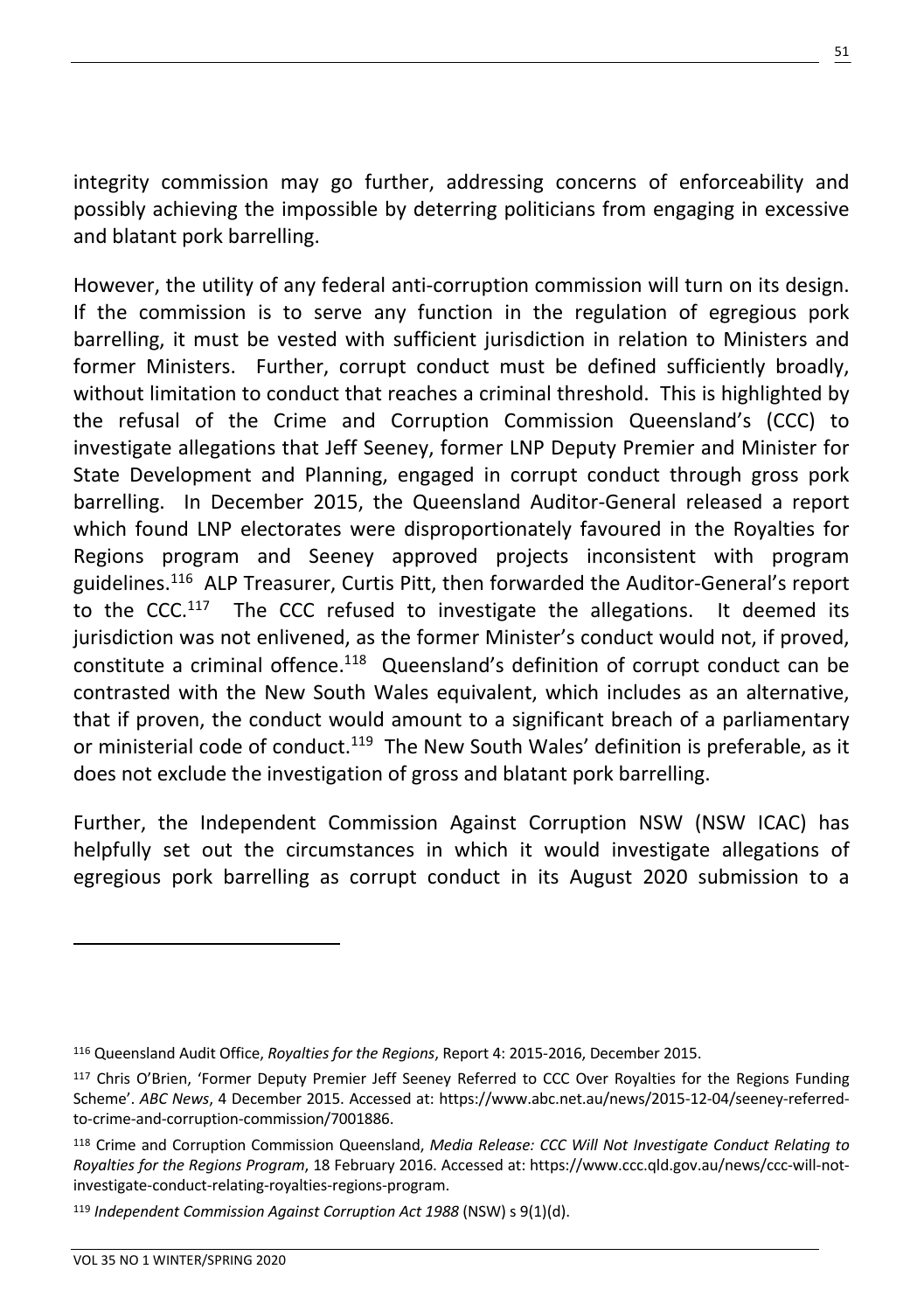parliamentary inquiry.<sup>120</sup> The NSW ICAC noted that ordinary pork barrelling, absent more, would not amount to corrupt conduct.<sup>121</sup> However, the NSW ICAC considered pork barrelling conduct by an elected official might be corrupt conduct if it breached public trust.<sup>122</sup> The NSW ICAC clarified that a breach of public trust may arise if a grant is allocated to advance a political objective or private interest, at the expense of, or without due consideration of, the public interest.<sup>123</sup> The following circumstances were also listed as conduct capable of amounting to a breach of public trust:

- a) designing eligibility and selection criteria for the purpose of favouring a particular applicant, at the expense of the public interest;
- b) intentionally misapplying, or directing a public servant to intentionally misapply, nominated selection criteria (including a direction to give preference to an ineligible grant application);
- c) encouraging a public official to create false or incomplete records or to conceal the involvement of an elected official, or any other wilful suppression of information about a grants scheme; and
- d) if the minister is not the appointed decision-maker, directing or urging a public servant to make a decision preferred by the minister.

The NSW ICAC's comments make it clear, that at least under the NSW framework, an independent corruption commission can be empowered to investigate cases of egregious pork barrelling conduct. Nonetheless, the efficacy of an anti-corruption commission should not be overemphasised. Despite its powers, the NSW ICAC has not made corrupt conduct findings in relation to grant schemes.<sup>124</sup> Overall, while a federal anti-corruption commission would not be a silver bullet to cure an age-old

52

<sup>120</sup> Independent Commission Against Corruption NSW, Submission No 92 to the Inquiry into Integrity, Efficacy and Value for Money of NSW Government Grant Programs, Parliament of New South Wales, 26 August 2020.

<sup>121</sup> ICAC NSW, Submission No 92, p. 7.

<sup>122</sup> ICAC NSW, Submission No 92, pp. 8-11.

<sup>123</sup> ICAC NSW, Submission No 92*,* p. 8.

<sup>124</sup> ICAC NSW, Submission No 92, p. 1.